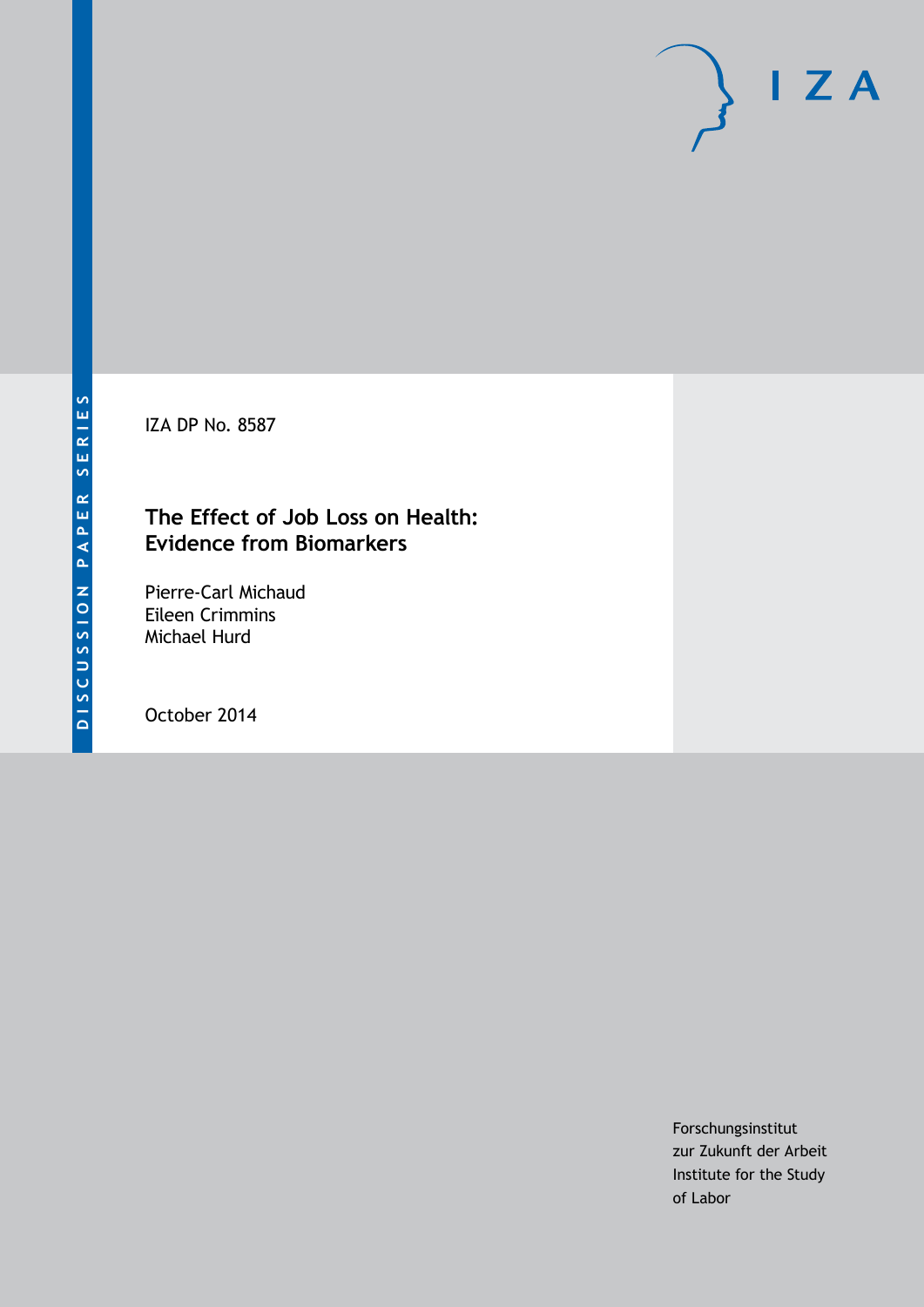# **The Effect of Job Loss on Health: Evidence from Biomarkers**

### **Pierre-Carl Michaud**

*ESG UQAM, CIRANO, IZA and RAND*

### **Eileen Crimmins**

*Davis School of Gerontology, USC*

### **Michael Hurd**

*RAND and NBER*

Discussion Paper No. 8587 October 2014

IZA

P.O. Box 7240 53072 Bonn **Germany** 

Phone: +49-228-3894-0 Fax: +49-228-3894-180 E-mail: [iza@iza.org](mailto:iza@iza.org)

Any opinions expressed here are those of the author(s) and not those of IZA. Research published in this series may include views on policy, but the institute itself takes no institutional policy positions. The IZA research network is committed to the IZA Guiding Principles of Research Integrity.

The Institute for the Study of Labor (IZA) in Bonn is a local and virtual international research center and a place of communication between science, politics and business. IZA is an independent nonprofit organization supported by Deutsche Post Foundation. The center is associated with the University of Bonn and offers a stimulating research environment through its international network, workshops and conferences, data service, project support, research visits and doctoral program. IZA engages in (i) original and internationally competitive research in all fields of labor economics, (ii) development of policy concepts, and (iii) dissemination of research results and concepts to the interested public.

<span id="page-1-0"></span>IZA Discussion Papers often represent preliminary work and are circulated to encourage discussion. Citation of such a paper should account for its provisional character. A revised version may be available directly from the author.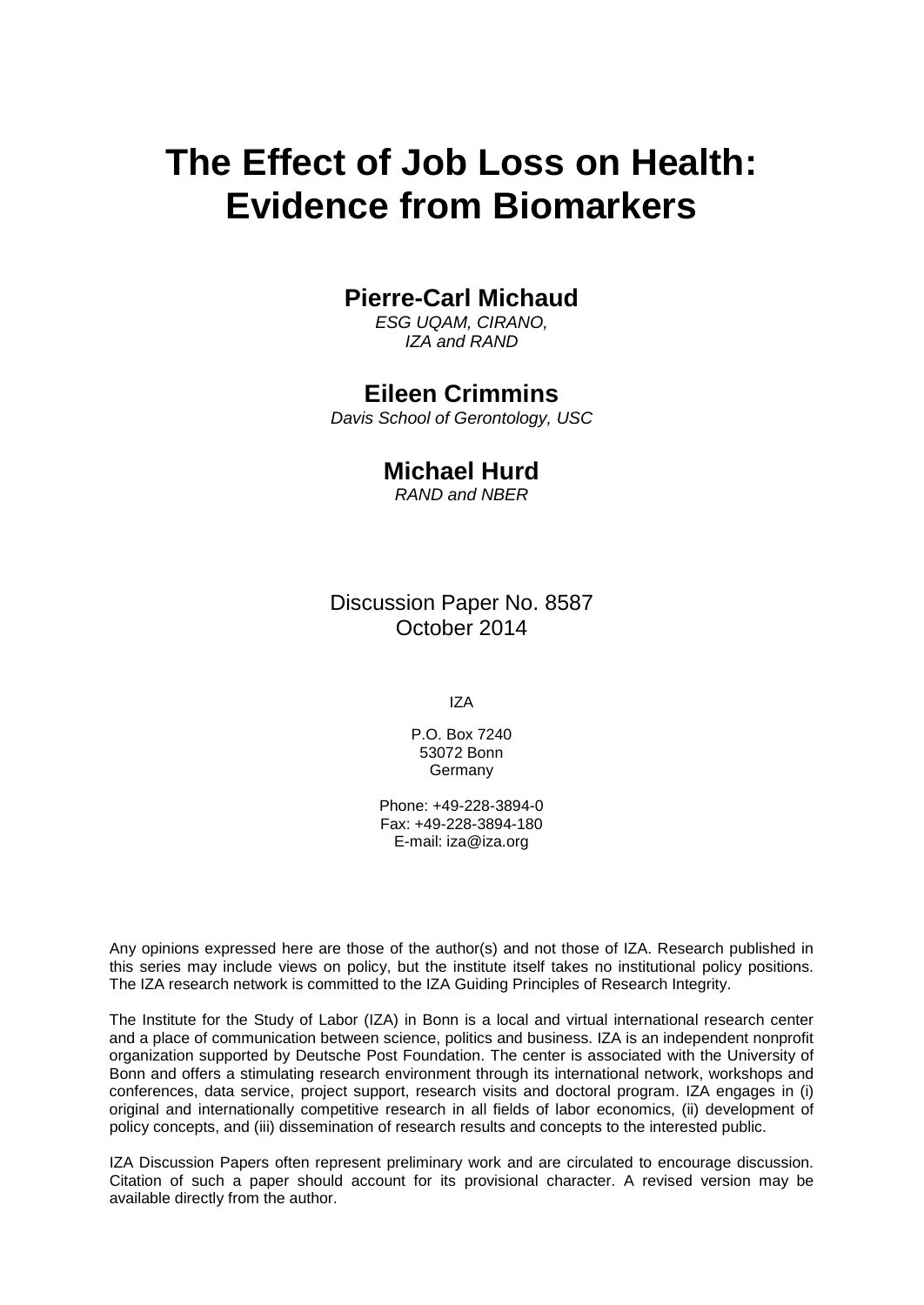IZA Discussion Paper No. 8587 October 2014

# **ABSTRACT**

# **The Effect of Job Loss on Health: Evidence from Biomarkers[\\*](#page-1-0)**

The effect of job loss on health may play an important role in the development of the SEShealth gradient. In this paper, we estimate the effect of job loss on objective measures of physiological dysregulation using longitudinal data from the Health and Retirement Study and biomarker measures collected in 2006 and 2008. We use a variety of econometric methods to account for selection and reverse causality. Distinguishing between layoffs and business closures, we find no evidence that business closures lead to worse health outcomes. We also find no evidence that biomarker health measures predict subsequent job loss because of business closures. We do find evidence that layoffs lead to diminished health. Although this finding appears to be robust to confounders, we find that reverse causality tends to bias downward our estimates. Matching estimates, which account for self-reported health conditions prior to the layoff and subjective job loss expectations, suggest even stronger estimates of the effect of layoffs on health as measured from biomarkers, in particular for glycosylated hemoglobin (HbA1c) and C-reactive protein (CRP). Overall, we estimate that a layoff could increase annual mortality rates by 9.4%, which is consistent with other evidence of the effect of mass layoffs on mortality.

JEL Classification: I14, J10, J14

Keywords: job loss, health, SES-health gradient, biomarkers

Corresponding author:

Pierre-Carl Michaud Université du Québec à Montréal Département des sciences économiques Case postale 8888, Succ. Centre-Ville Montréal (Québec) H3C 3P8 Canada E-mail: [michaud.pierre\\_carl@uqam.ca](mailto:michaud.pierre_carl@uqam.ca)

This research was supported by the National Institute on Aging, under grant R01AG040176. We thank David Boisclair, Nancy Campbell, Francois Laliberte-Auger and Clifford Grammich for excellent research assistance. We thank Fabian Lange, Italo Guttierez and seminar participants at McGill University. Errors are our own.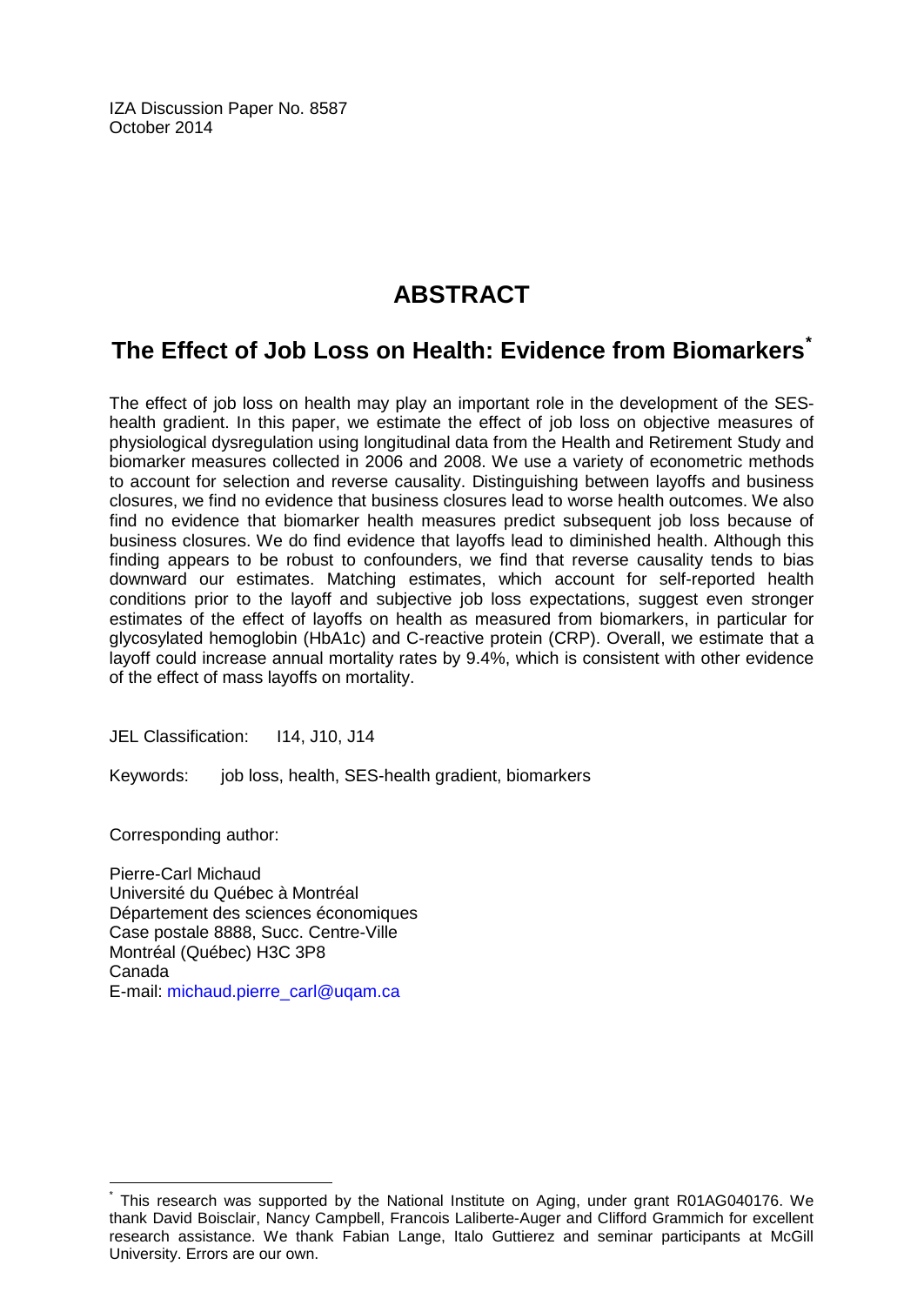#### 1 Introduction

The SES-health gradient expands over the working years (e.g. Smith, 1999). Both health and SES shocks can increase the gradient. Health shocks may lead to reduced earnings resulting from prolonged absence from the labor force and in turn lead to lower SES. Similarly SES shocks such as job loss may lead to worse health given financial strain associated with these events. This could occur either because of stress or simply because job loss makes it hard to access health care (e.g. for example due to lack of insurance). Through these different mechanisms, economic instability may be a powerful driver of the expansion of the SES-health gradient over the working years.

Job loss is typically associated with significant financial consequences (Moen, 1983), with financial strain resulting in stress (Voydanoff, 1984). Financial strain has been found to be strongly associated with psychological distress among the unemployed (Kessler, Turner and House, 1987). Blake (1995) finds that stress is greater when job loss occurs in a region with low unemployment levels. Several studies have found that job loss is followed by poorer health outcomes (Catalano and Dooley, 1983; Montgomery, Cook, Bartley and Wadsworth, 1999).

There are two concerns with interpreting this evidence as causal. First, omitted unobserved variables may bias causal inference. These confounders may be both related to the incidence of job loss as well as health. The long-reach of SES and health earlier in life may significantly impact events later in life. Second, reverse causality (effect of health status on job loss) may also bias causal estimates. For example, employers may layoff sicker workers first since health is correlated with absenteeism and productivity. For this reason, some studies have focused on the long-term effects of job displacement on mortality and a range of other health-related outcomes using more exogenous sources of job loss such as business closures or mass layoffs.

For example, Sullivan and von Wachter (2009) find that displaced workers in Pennsylvannia faced a 10-15% increase in mortality rates compared to other workers twenty years after job displacement. These effects are large and raise the question of how, when, and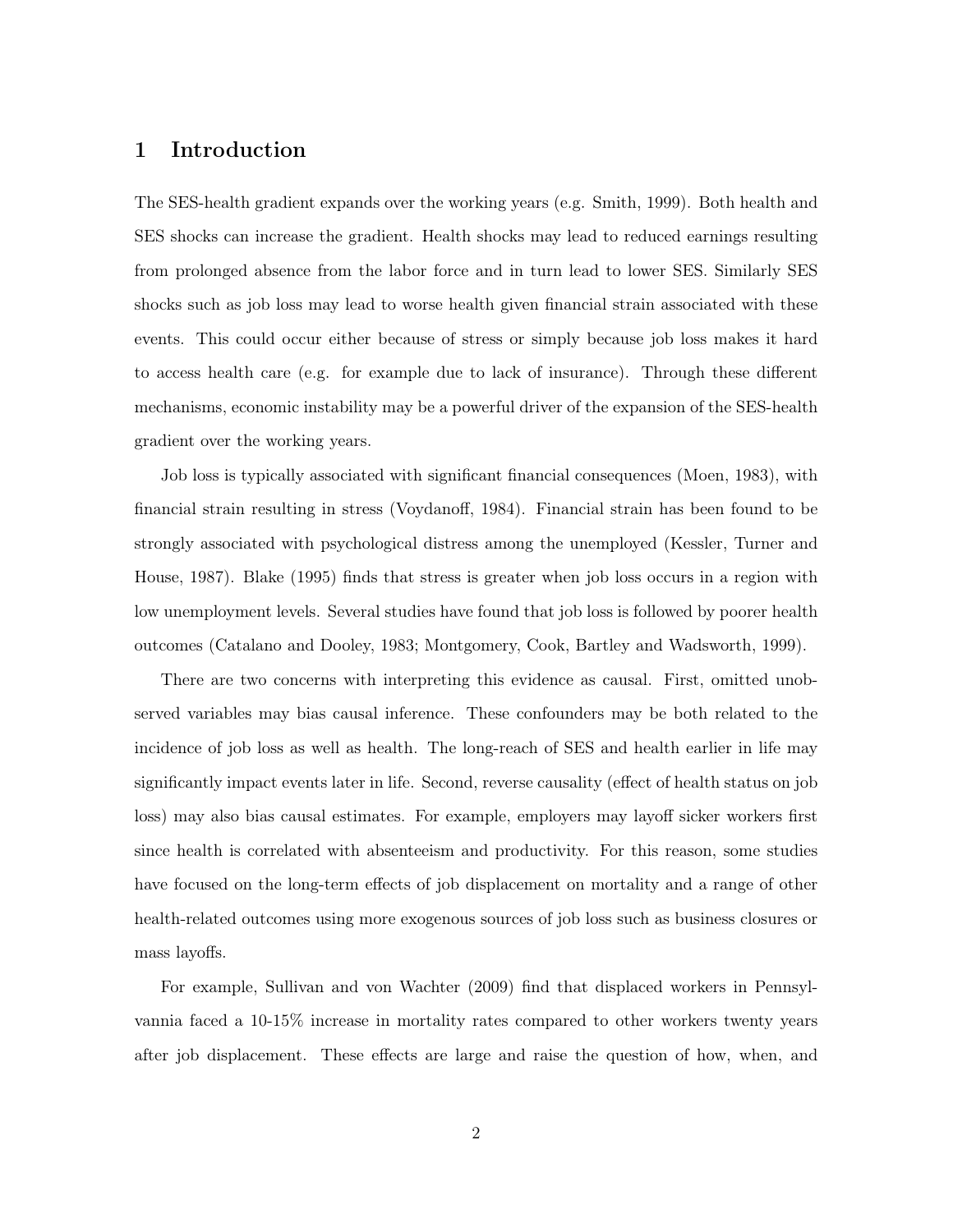where they occur. Strully (2009) finds the quasi-experimental evidence using particular plant closures focuses on manufacturing jobs and with results that may not be generalized. Her work using three waves of the Panel Study of Income Dynamics finds statistically significant effects of "no-fault" job loss (mostly business closure) on self-reported health and select health conditions but includes few health controls to account for reverse causality. Schroder (2013) found mixed negative long-term effects of layoffs and business closure on self-reported health outcomes at older ages for a number of European countries, with the largest effects occurring for females. Using self-reported health measures such as being diagnosed by a doctor may be problematic because diagnostics themselves may be endogenous to job loss. Hence, job loss may not affect health directly but increase the likelihood of being diagnosed. Some studies find no effect of job loss on health, in particular when looking at short-run effects of job displacement due to business closure on self-reported health (e.g. Salm, 2009) and hospital visits (Browning et al., 2006). Short-run effects, however, may not be evident in increased self-reported doctor diagnosis or hospital visits.

Long-run effects of job loss on health may be important with better markers of health needed to detect them. Theories based on biological processes suggest a link from economic instability to stress and health (Sterling and Eyer, 1988; McEwen and Stellar, 1993). These postulate that experiencing frequent or prolonged episodes of stress can lead to wear and tear on the body, disrupting regulatory systems and ultimately worsening health. These theories emphasize allostatic load or physiological dysregulation as the mechanisms by which stressful events lead to worse health outcomes in the long term. Several studies provide evidence of the mediating role of physiological dysregulation between stresses associated with low socioeconomic status, poor work conditions including job demands, and future mortality (Seeman, Burton et al. 1997; Schnorpfeil et al, 2003; Seeman, Crimmins et al. 2004; Seeman, Merkin et al. 2008). While there are multiple approaches to measuring physiological dysregulation, one common method is to use the count of biomarkers beyond levels of clinical risk.

In this paper, we exploit the rich longitudinal content of the Health and Retirement Study (HRS) along with biomarker and anthropometric measures collected in 2006 and 2006 to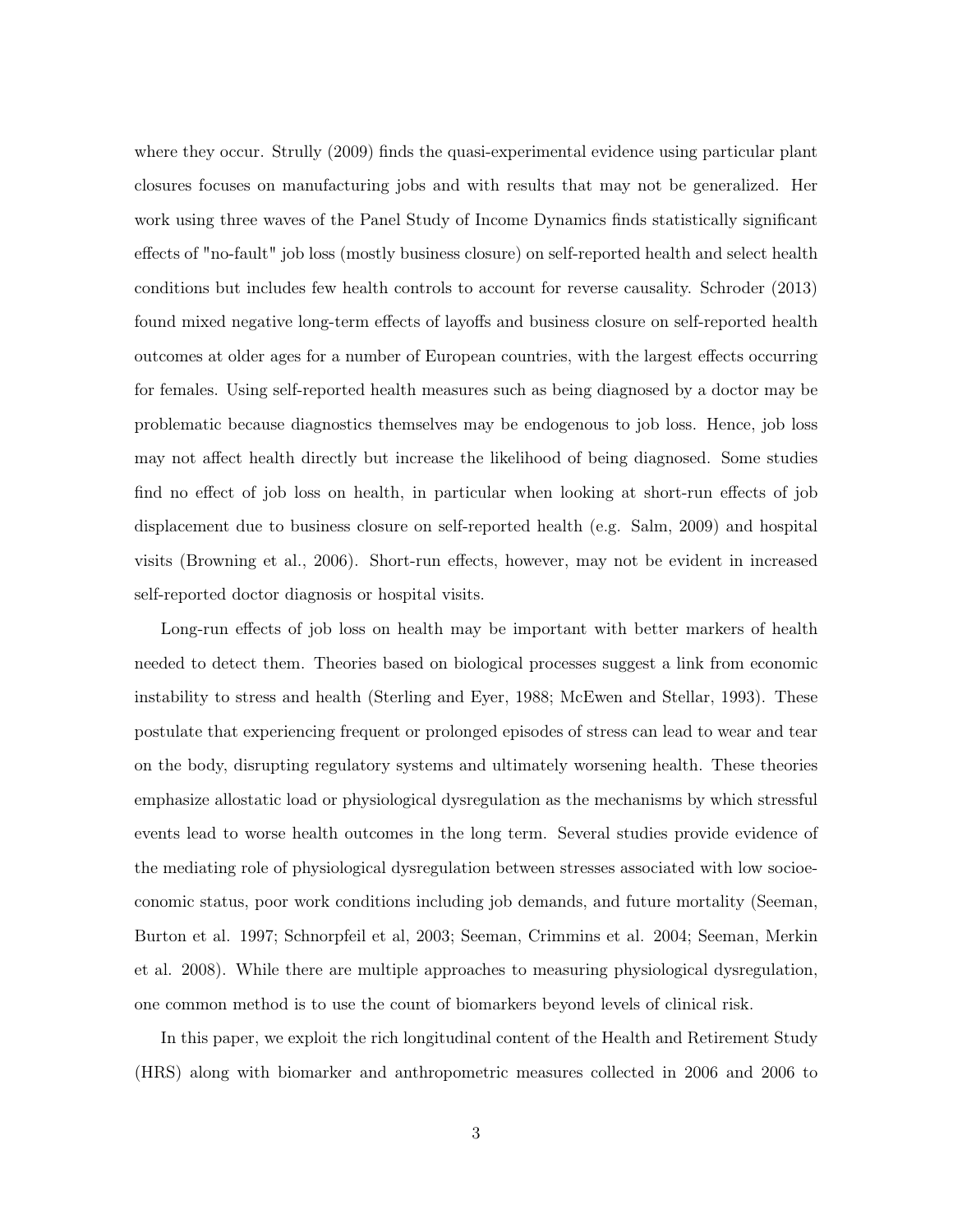investigate the relationship between job loss and "objective" measures of health. Because of its longitudinal design, we are able to construct measures of exposure to job loss, distinguishing between layoffs and business closures. We consider an exposure period ranging from 2 to 14 years. This allows us to assess medium-term effects on a wide range of self-reported and objective (e.g., biomarker) health measures. Because we have access to a rich set of controls, including measures of childhood health and SES, we are able to assess the effects of confounders. Because we also have data on an extensive set of health measures prior to job loss, as well as job loss expectations for a subset of waves, we investigate the potential for reverse causality to bias inference. We use a matching estimator which allows us to match those who experience and do not experience job loss on a large set of characteristics, including self-reported health measures.

In section 2, we present the data and the construction of the variables used. In Section 3, we present the methods used. In Section 4, we present our results. We offer conclusions and note limitations in section 5.

#### 2 Data

#### 2.1 Biomarkers and Anthropometric in the HRS

As noted, we draw our data from the HRS, a biennial panel survey of U.S. adults at least 50 years of age. In 2006, the HRS began collecting blood spots, saliva, and anthropometric measures as part of enhanced face-to-face interviews. Half the respondents (who responded for themselves and were not institutionalized) were randomly selected in 2006 to participate in this additional data collection in 2006, with the remaining half asked to participate in 2008. Altogether, HRS files with biomarkers contain 13,064 respondents. Details on the protocols for collection and assay of the biomarkerd data are found in the documentation on the HRS website (Crimmins et al., 2013). The available blood-based bio-marker measures include glycosylated hemoglobin (HbA1c), C-reactive protein (CRP), high density lipoprotein (HDL), total cholesterol, and Cystatin C. We also include measures of diastolic and systolic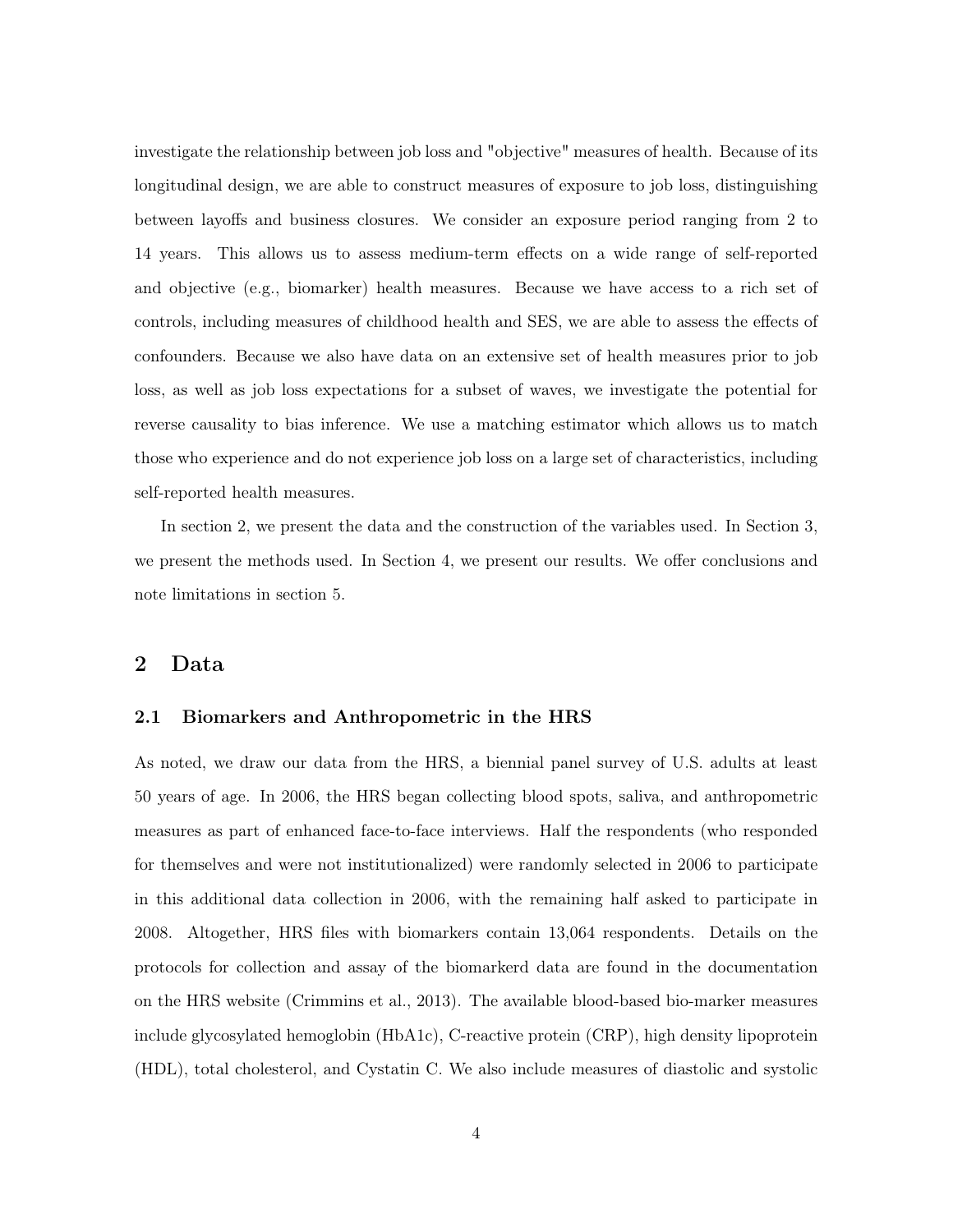blood pressure and pulse.

Because of the retrospective nature of our study, we use data from two cohorts in the Health and Retirement Study. First, we use the Health and Retirement Study cohort (born 1931-1941) with respondents who were 51 to 61 years old at first interview in 1992 and 65 to 77 years old in 2006/2008. . Second, we select War Babies cohort respondents (born 1942-1947) who entered in 1998 at the age of 51-56 years old and were 59 to 66 years old in 2006/2008. Across these two cohorts, 3,562 respondents have complete biomarker information and non-missing information on important covariates for regression analysis and were between 59 and 70 years of age in 2006-2008. For these respondents, we can observe 8 to 16 years of job history. We drop older respondents because they have shorter work histories in the data and were therefore less likely to be exposed to job loss and because survival bias which could lead to self-selection of healthier respondents.  $\frac{1}{1}$  Table A.1 in the appendix gives details on observations lost due to sample selection and missing covariates. We used sample weights in our analysis.

To measure objective health, we create a set of 10 high-risk indicators using the biomarker and anthropometric measures collected. We use the indicators and thresholds reported in Crimmins et al. (2010). These are largely based on medical guidelines. Table 1 reports the list of indicators, the risk threshold indicators for each, and the fraction of respondents with levels at high risk.

#### [Insert Table 1 Here]

Nearly 15% of respondents have high HbA1c, a measure of average blood glucose level over the past few months. Nearly 21% reported a doctor's diagnosis of diabetes. More than 8% of respondents have been diagnosed but have their A1c under control (below 6.4%). In comparison, 3.6% have not been diagnosed by a doctor but have elevated HbA1c. More than 8% of the sample who have been diagnosed by a doctor as having diabetes have their HbA1c under control. Close to 40% of respondents have elevated levels of C-reactive protein,

<sup>&</sup>lt;sup>1</sup>The HRS has a retrospective job history survey but in preliminary analysis we found indications of recall bias and considerable heaping. We therefore decided to focus on the observed work history in panel.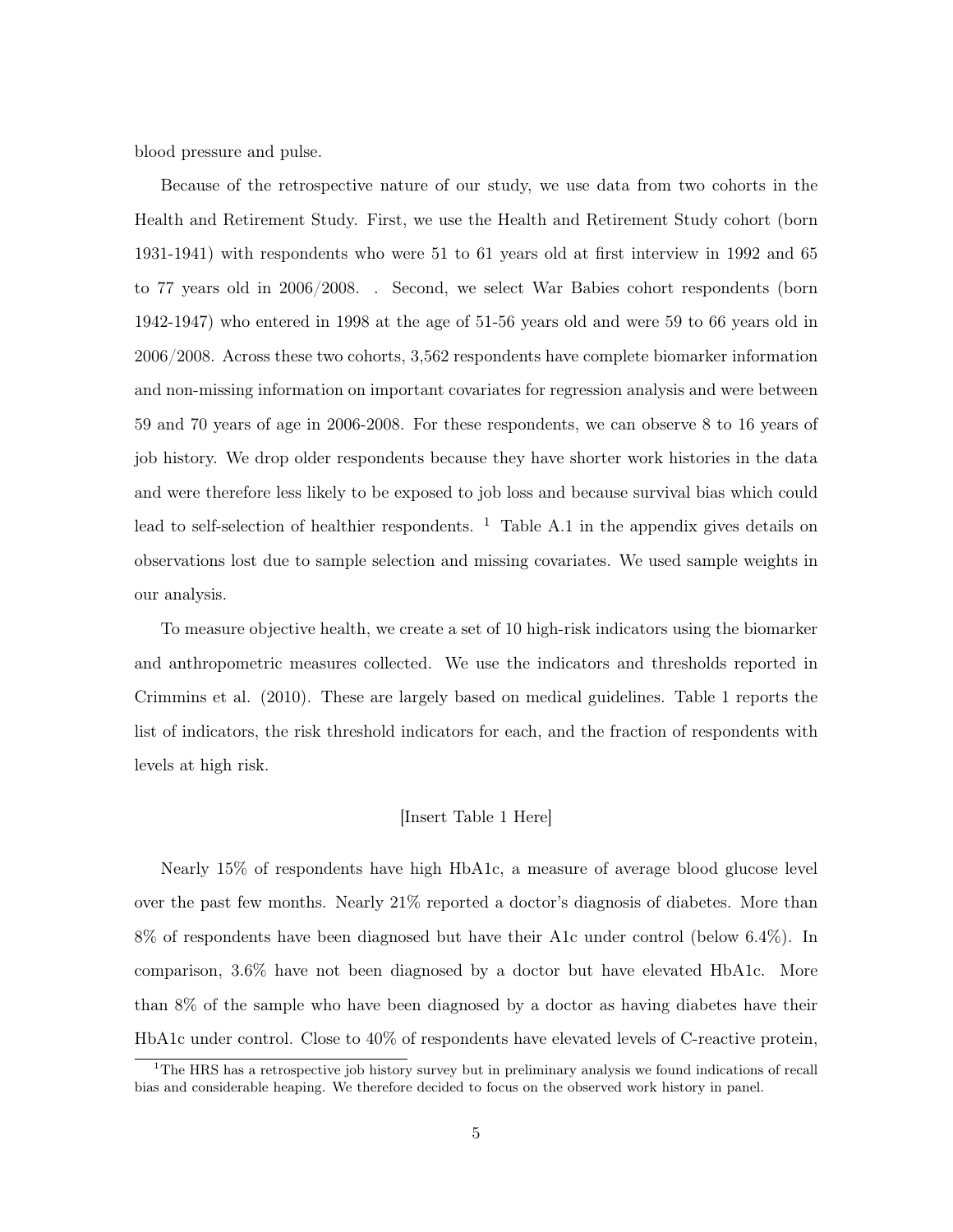a measure of general inflammation in the body which has been associated with elevated risk of diabetes, hypertension and cardiovascular disease. A smaller fraction of the sample, 5.8%, has high Cystatin C, a measure of poor kidney function. Regarding cholesterol levels, 20.7% have high total cholesterol, 13.6% low total cholesterol, and 19.8% low HDL cholesterol. Regarding blood pressure, 19.2% have high diastolic blood pressure and 28.9% have high systolic blood pressure while 2.4% have low diastolic blood pressure. A total of 33% have either high diastolic or systolic blood pressure. A total of 53% of respondents have been diagnosed with high-blood pressure, while 33% have been diagnosed for hypertension but have it under control while 11.7% appear to be undiagnosed. Finally, only 6% of respondents have elevated pulse.

For each respondent, we sum the number of high risk markers. This yields an objective measure of health which ranges in our sample from zero to 8 (theoretically could go to 10). Figure 1 shows the distribution of our measure for two-year age groups.

#### [Insert Figure 1 Here]

We observe a general increase in the number of risk markers over a relatively short age span. Fewer than one in five (19.5%) respondents have no high-risk markers, while one in four (24.4%) have more than 2 high-risk markers. Since the HRS provides mortality tracking, we compute mortality rates in the two years following biomarker collection. Those with no high-risk markers have a 2-year mortality rate of 0.011, those with one have a 0.021 rate, those with two have a 0.030 rate, those with three have a 0.041 and those with four or more have a two-year mortality rate of 0.078. In other words, those with four high-risk markers have two-year mortality rates 7.1 times as great as those with none, making these measures of health an important predictor of mortality.

#### 2.2 Job Loss and Job Characteristics

For each of the respondents with valid biomarker and anthropometric measures, the HRS has information for each job termination and the reason for termination during the observation period. Two choices are particularly relevant for this research. First, respondents can report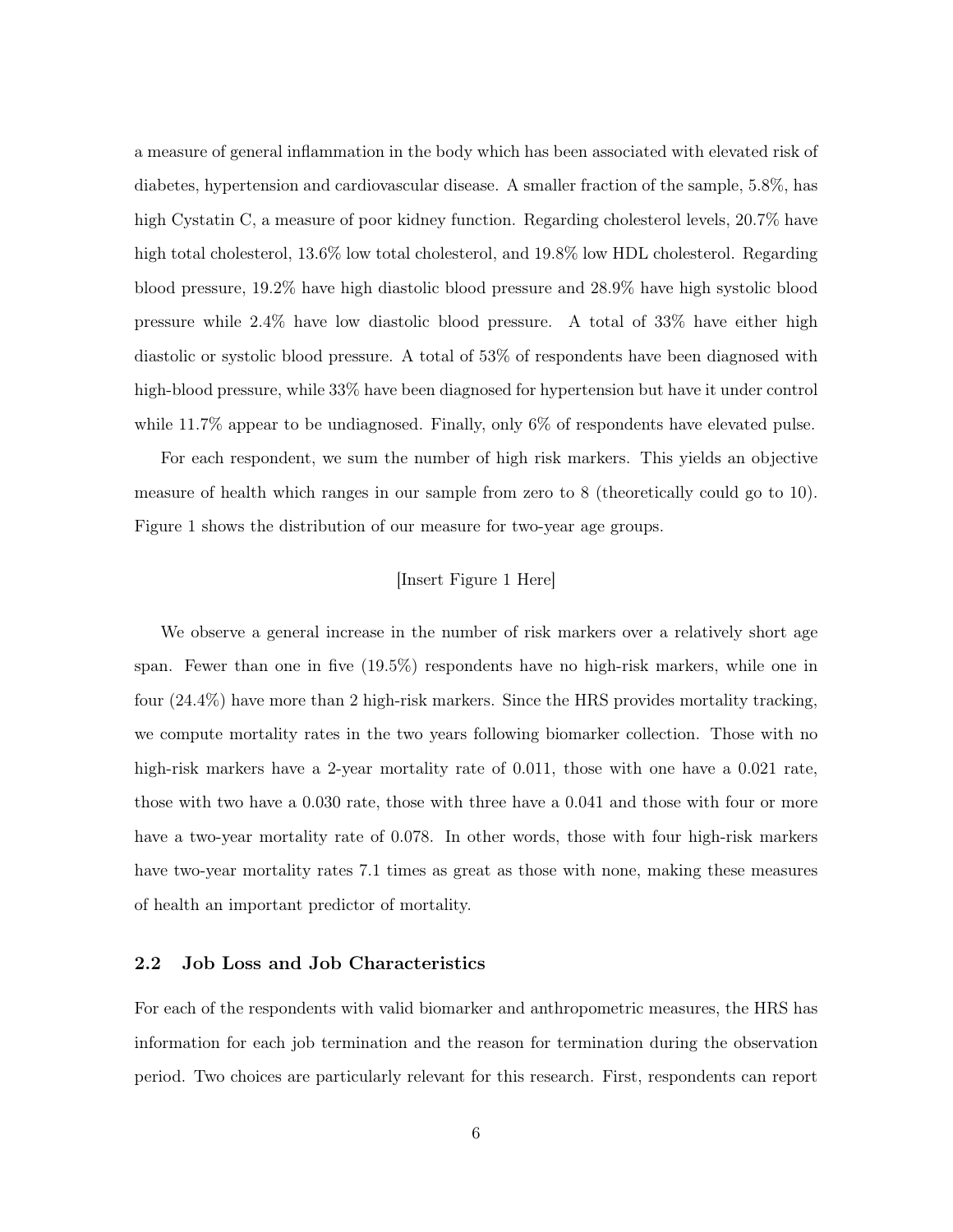a job termination due to a layoff. Second, they can report a job termination due to a business closing. Because both these choices were available, we construct an indicator variable taking the value 1 if the event occurred during the observation period. Few respondents were laid off twice or lost jobs because of multiple business closings during the observation period. Overall, 16.9% were ever laid off while 8.8% lost their job because of business closure. Only 138 (2.61%) had both occur during the observation period.

Because job loss varies by occupation and industry, we also construct a dummy variable indicating whether the longest-held job was in a manual occupation, as well as a variable indicating whether it was in a primary (e.g. mining), secondary (e.g. manufacturing), or tertiary industry (e.g. services).

#### 2.3 Childhood, Family History and Parent Characteristics

Because health differences may originate earlier in life, we construct variables for childhood and family environment of each respondent. In addition to providing good controls for confounders in regression analysis, potential associations with health later in the life-cycle are also interesting. The HRS contains a battery of questions on the childhood environment. For more than half the respondents, the mother worked during childhood. In more than 71.2% of cases, at least one parent smoked when they were a child. On average, mothers had 10.3 years of education compared to 9.9 for fathers.

The HRS collects information on childhood health. 80.6% considered their health as very good or excellent at age 16. Prior to age 16, respondents had an average of 1.41 infections (measles, mumps or chicken pox) and an average of 0.35 out of the following 15 health conditions (vision problems, asthma, diabetes, respiratory problems, speech problems, allergy, heart trouble, ear problems, epilepsy, headache, stomach problems, high blood pressure, depression, drug problems, psychological problem). We define indicator variables for those with missing information on these covariates and use them as controls in regression analyses.

We create variables which record the number of times the respondent was ever married, the number of children the respondent had, and the respondent's age when the first child was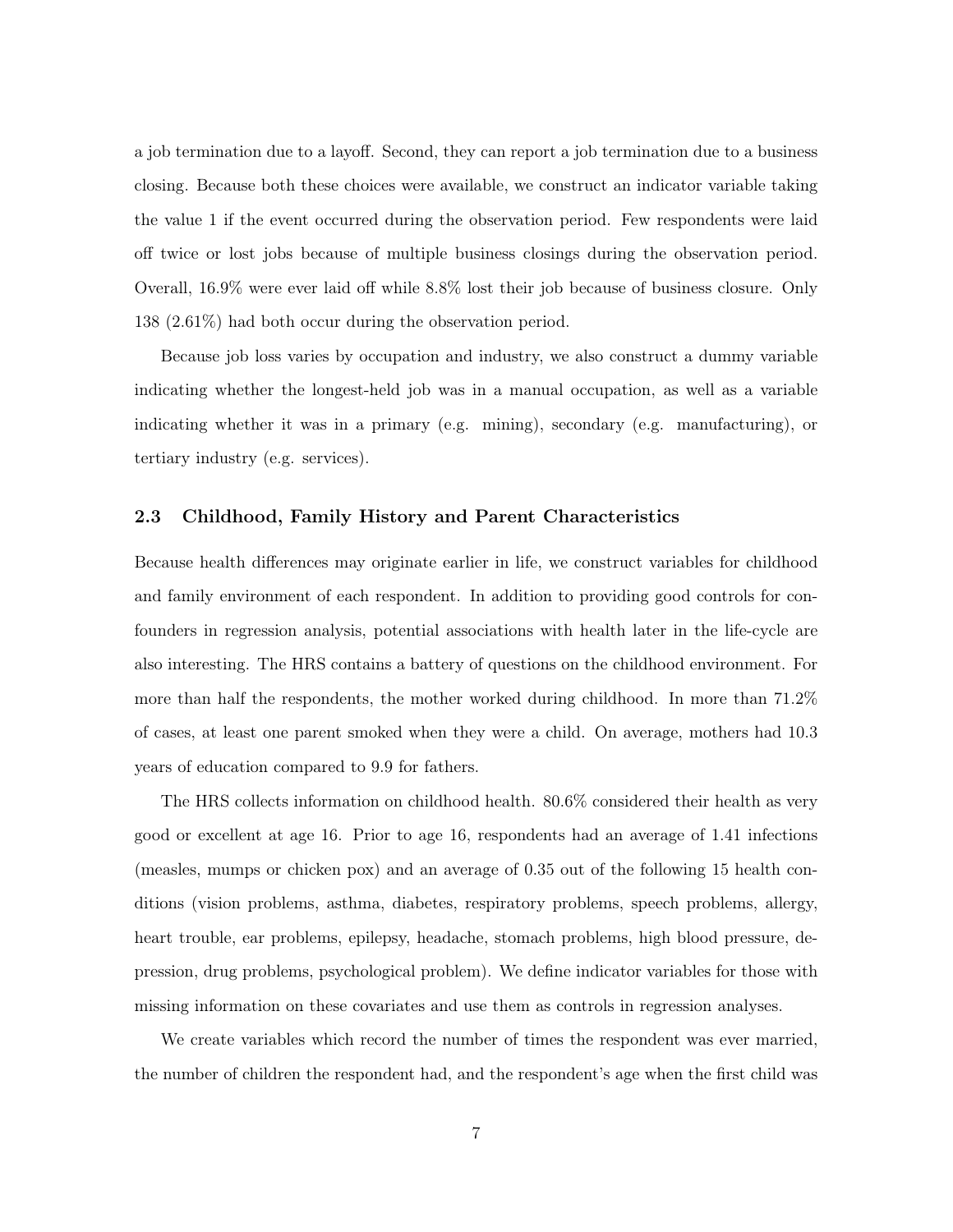born. On average, respondents had 1.41 marriages, with 2.50 children and an average age at first birth of 24.2.

#### 2.4 Other Variables from Core HRS

We construct a series of background characteristics from the Core Survey of the HRS. The average age is 64 years old, 9.1% of respondents are black, 6.9% hispanic and 47% male. We recode the education variable in three groups (less than high school, high school and college). We drop cases with missing observations on these variables.

We construct a series of prevalence variables for diabetes, hypertension, heart disease, stroke, cancer, and lung disease. These will be used as alternative-outcome variables in the analysis as well as controls to match respondents based on health prior to job loss. More than half the respondents report they have hypertension,  $20.6\%$  have heart disease,  $13.5\%$  cancer, 6.3% stroke, 18.6% diabetes, and 9.8% have lung disease.

#### 3 Methods

Denote by  $n_i$  the count of risk markers taken either in 2006 or 2008. Let  $z_i$  be an indicator variable for the occurrence of either a layoff or business closure since the first interview. Let also  $x_i$  be a vector of socio-economic characteristics at the time of interview and  $w_i$  be a vector of childhood and life history variables. We postulate that  $n_i$  conditional on  $(z_i, x_i, w_i)$ is distributed poisson, with conditional expectation:

$$
E[n_i|z_i, x_i, w_i] = \exp(z_i\gamma + x_i\beta + w_i\psi)
$$
\n<sup>(1)</sup>

This assumes that  $z_i$  is independent of unobservables conditional on  $(x_i, w_i)$ . There are two considerations that may invalidate this assumption. First, some confounders may have been omitted from the controls. We will address this issue by using an extensive set of controls and varying that set across specifications. To the extent that effects are similar across sets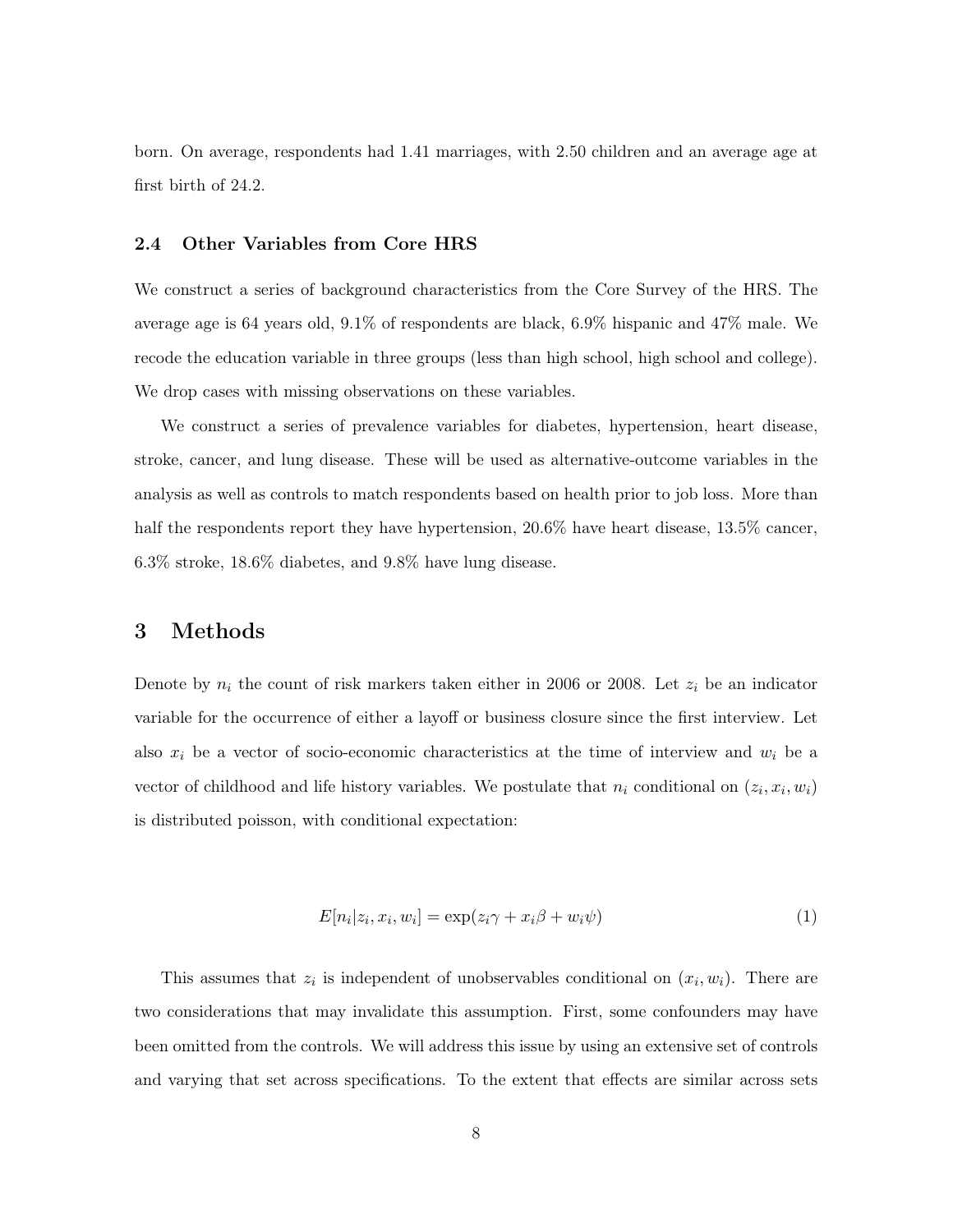of controls, omitted confounders are unlikely to significantly alter the results. The second is reverse causality. One's health status may lead to job loss rather than job loss leading to poor health. To test for this possibility, we will use data on job loss subsequent to measurement of biomarkers to estimate a model predicting job loss based on poor health. Hence, we will estimate a logit model of the type

$$
\Pr[z_{i,t+1} = 1 | x_i, w_i, n_i] = \Lambda(x_i \alpha_x + w_i \alpha_w + n_i \alpha_h)
$$
\n<sup>(2)</sup>

where  $\Lambda$ () is the logistic distribution function. A test of reverse causality can be implemented by examining whether  $\alpha_h = 0$ . If we reject the null hypothesis, reverse causality may be a concern. To address this concern, we will use a matching estimator. For each job loss, we know the termination date of the job. Hence, we have information on health status of the respondent from the interview prior to job loss. Let the vector of health status variable be  $h_i$ . For each treated respondent with job loss in wave  $s$ , we can find a comparable respondent with similar characteristics  $q_{i,s} = (h_{i,s-1}, x_i, w_i)$ . We add to the set of controls whether the respondent is working in s−1. We estimate for each wave s, a logit model predicting job loss in wave s as a function of  $q_{i,s}$ . Let  $p_s(q_{i,s})$  be the predicted job loss probability of someone with characteristics  $q_{i,s}$ . We use the nearest neighbor of each respondent based on this propensity score  $p_s(q_{i,s})$ . Let  $r(i, j) = 1$  if observation j is the nearest neighbour of observation i and zero otherwise  $(j = \min_j |p_s(q_{i,s}) - p_s(q_{j,s})|)$ . Then the matching estimator of the effect of job loss on  $n_i$  is given by

$$
\Delta_z = \frac{1}{N_z} \sum_{i:z_i=1} \left( n_i - \sum_{j:z_j=0} r(i,j) n_j \right) \tag{3}
$$

where  $N_z$  is the number of respondents with a job loss. Standard errors are computed using Abadie and Imbens (2006) and bias-correction is implemented following Imbens and Abadie (2011).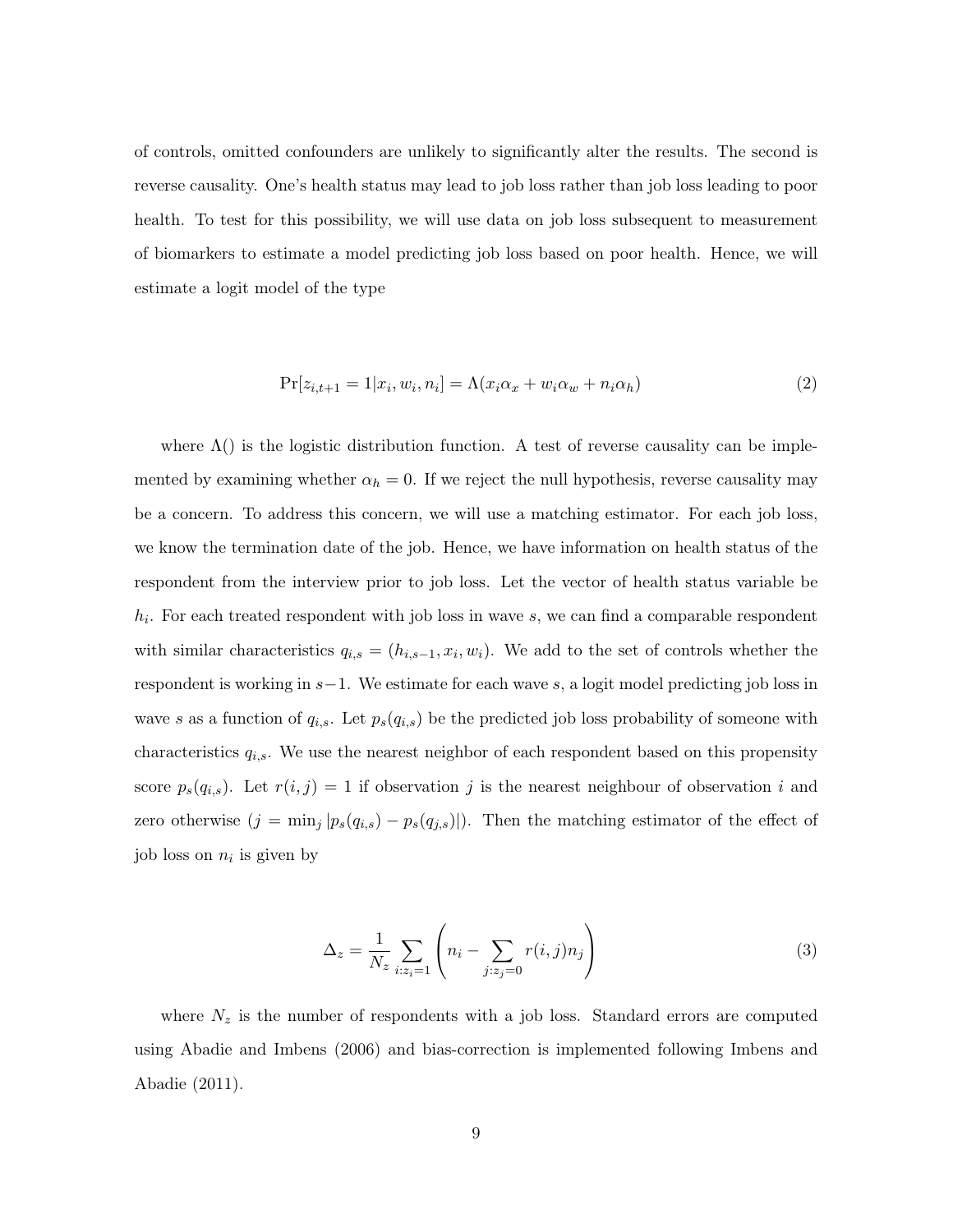#### 4 Results

#### 4.1 Health and Job Loss

In Table 2, we report differences in health by the type of job loss respondents experienced since the first interview. We do this for the count of risk markers  $(n_i)$  as well as for each marker separately. We also report differences using self-reported health conditions in 2006/2008.

#### [Insert Table 2 Here]

The count of high risk markers is statistically significantly higher among those who experienced layoffs (diff=0.137,  $t = 2.34$ ) but not among those who experienced a business closure (diff  $= 0.089$ ,  $t = 1.143$ ). For layoffs, disaggregation shows no significant differences in biomarkers between those who experienced job loss and those who did not. Only self-reported hypertension is statistically significant at the  $10\%$  level. The difference for Cystatin-C is negative, indicating higher level among those who did not experience a layoff. Those with layoffs did not experience a higher mortality in the subsequent two years. For those who experienced a business closure, no risk marker had notable differences. This is also true for self-reported health conditions and mortality.

#### 4.2 Characteristics of Respondents with Job Loss

Differences reported in Table 2 are subject to important confounders which include general socio-economic status as well as initial (childhood) health differences. Those may differ importantly between those who suffered a job loss and those who did not. We report in Table 3 the distribution of some of the characteristics for those who experienced a layoff or a business closure compared to those who did not.

#### [Insert Table 3 Here]

As may be expected, those who had a layoff were older, less likely to be black, and more likely to be in a secondary than a tertiary industry. Overall differences in characteristics, even where statistically significant, are not large for this group.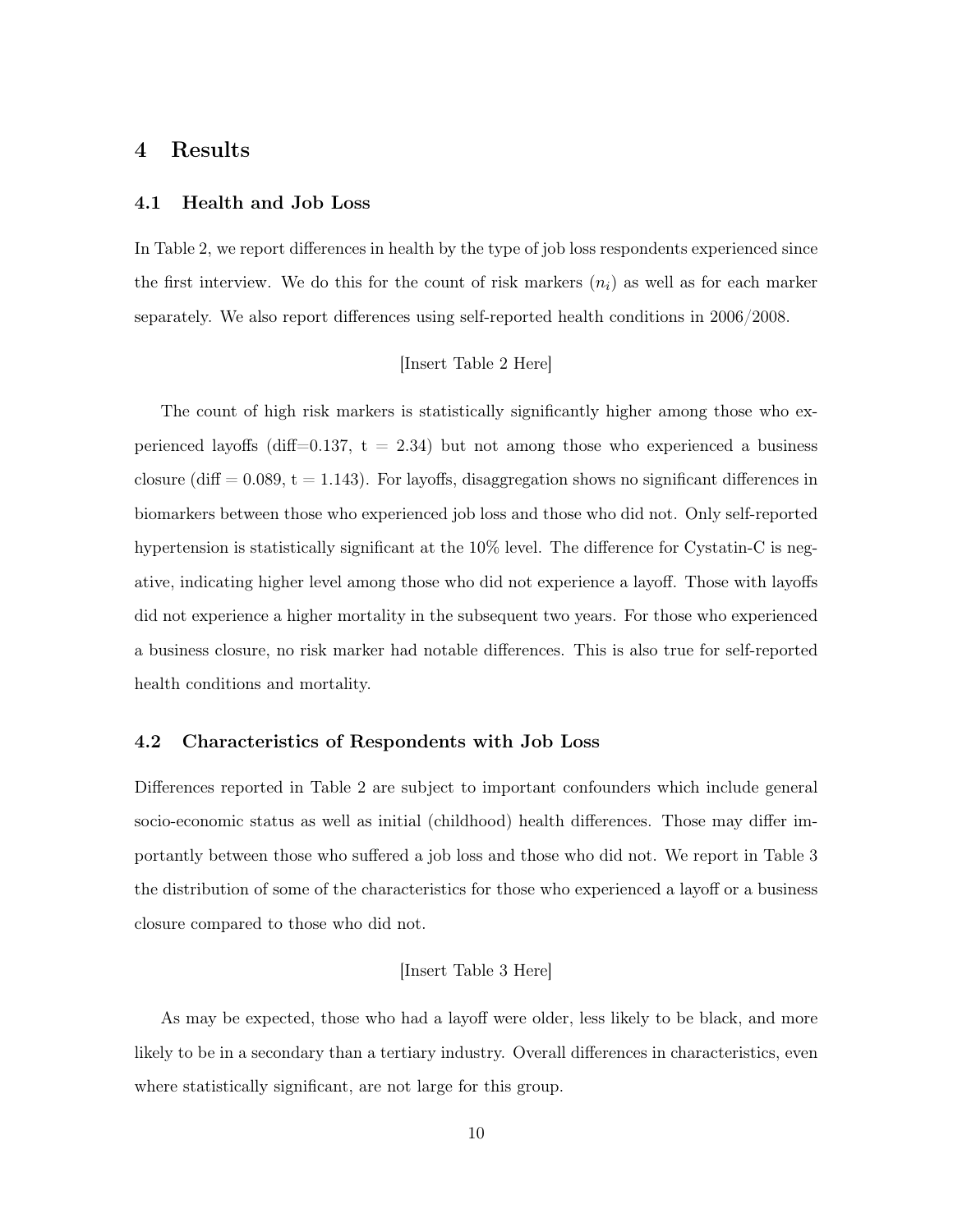Differences for those who experienced a business closure are more pronounced. In particular, they are likely to be older, to be less educated, to be Hispanic, and to have had a working mother with less education. Most importantly, respondents who experienced a business closure are more likely to be in a manual occupation in the secondary sector of the economy. This could be explained by the fact that business closures have been more pronounced in this sector than in other sectors during the last 20 years.

#### 4.3 Poisson Models

We first consider the count of high-risk markers using poisson models. The poisson specification imposes the strong assumption of equi-dispersion (variance equals mean). We tested for over-dispersion and could not reject the null hypothesis of equi-dispersion. Hence, we report poisson estimates. The parameters reported are the average marginal effects. Table 4 reports the results of four specifications where we vary the set of confounders.

#### [Insert Table 4 Here]

If we focus on layoffs and business closure, we see an unambiguous positive association between layoff and the count of high-risk biomarkers but suggestion of a negative association for business closure. The effect for layoff is relatively large (in column 4, marginal effect(me)  $= 0.167$ , se  $= 0.058$ ). Its magnitude is similar to that of male-female differences.

As noted, we can detect only a negative association between the incidence of business closure and the count of high-risk markers. The point estimates are relatively stable across specifications. Of the covariates we vary, we found only father's education, some childhood health variables, and the number of one's children to have an association with the count of high-risk markers. Father's education appears to reduce while the number of children increase the number of high-risk markers. The largest differences are found between college and high school dropouts (in column 4, me  $= 0.391$ , se  $= 0.0888$ ). These large differences in terms of education highlight that socio-economic status is an important determinant of health differences.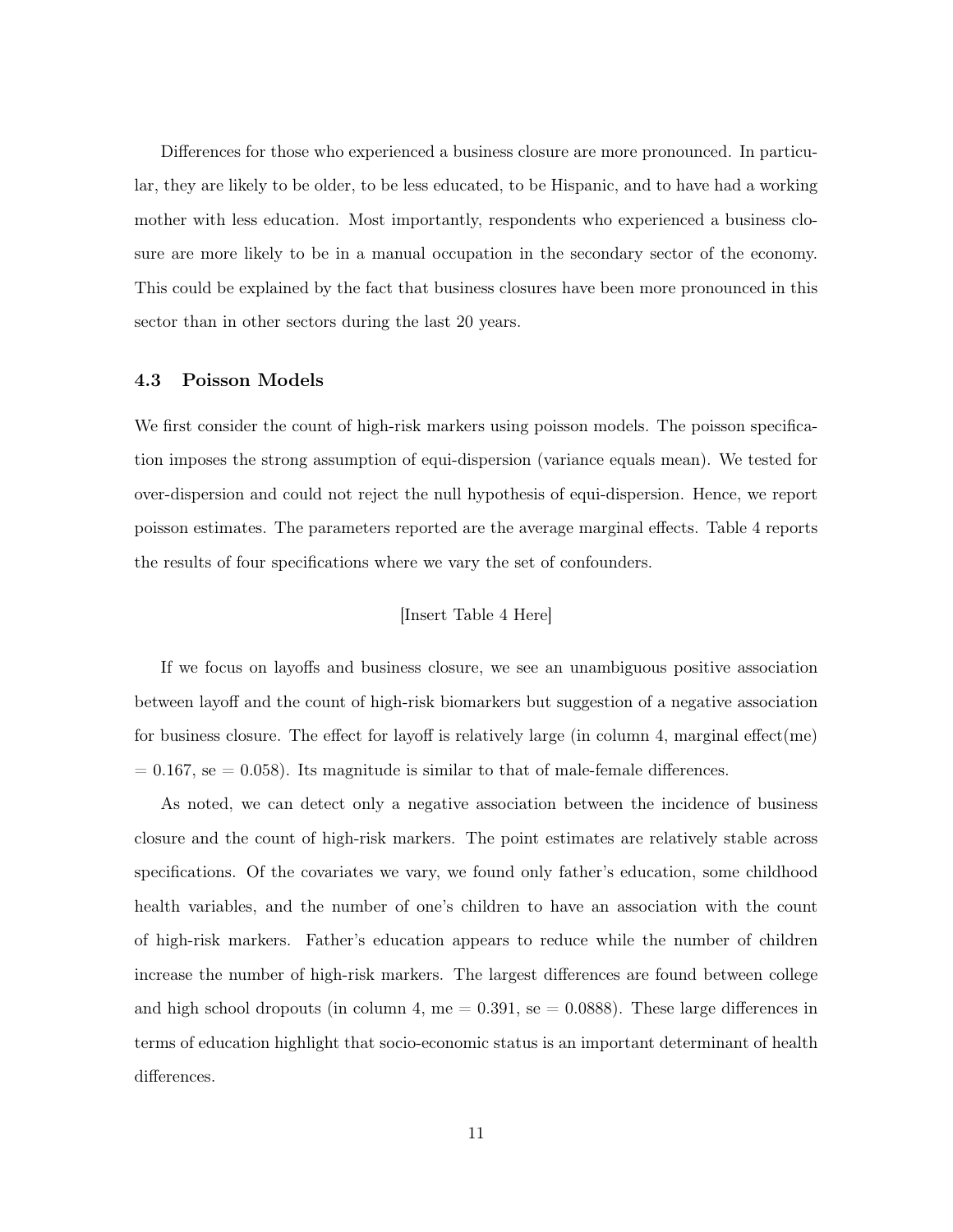The marginal effect for both layoffs and business closure are highly stable across specifications. Nevertheless, there is the potential for other confounders to bias estimates. In Table 5, we repeat the specification in column 4 of Table 4 adding current household income and net wealth (column 2). Of course, this is likely to lead to over controlling given that layoffs and business closure may have an effect on health through income and wealth. Yet adding these controls does not much change the observed effects of layoff and business closure. Both household income and wealth have small effects in this model, with those for income being statistically insignificant as well. This finding supports our contention that the differences in effects of layoffs and business closure on health are not purely driven by differences in socio-economic status. The third column selects only respondents who were working at first interview. Including both those who are retired by the time we measure biomarkers and those who remain at work could bias inference. In the model including only respondents working at first interview, the marginal effect for layoffs on count of risk markers increases to 0.195  $(se=0.0670)$ .

#### [Insert Table 5 Here]

In the last column, we estimate a poisson model where the dependent variable is the count of self-reported health conditions in 2006/2008. Here, the effect of layoffs on health becomes statistically insignificant, while the negative effect of business closures on health becomes statistically significant. This pattern is consistent with the likely effect that the loss of health insurance would have on the ability of respondents to receive diagnoses. At the same time, loss of job would not affect biomarker indicators gathered by the HRS.

We also tested whether effects vary by time since the layoff or business closure occurred. Allowing for wave-specific effects, we cannot reject the null hypothesis that effects are constant with exposure. This suggests that effects are long-lasting (p-value  $= 0.4853$  for layoffs and p-value  $= 0.7956$  for business closures). <sup>2</sup>

A good comparison to assess the magnitude of the effect found is to look at the induced effect on mortality. Because our sample of workers experiencing layoffs is already small and an

<sup>&</sup>lt;sup>2</sup>Results available upon request.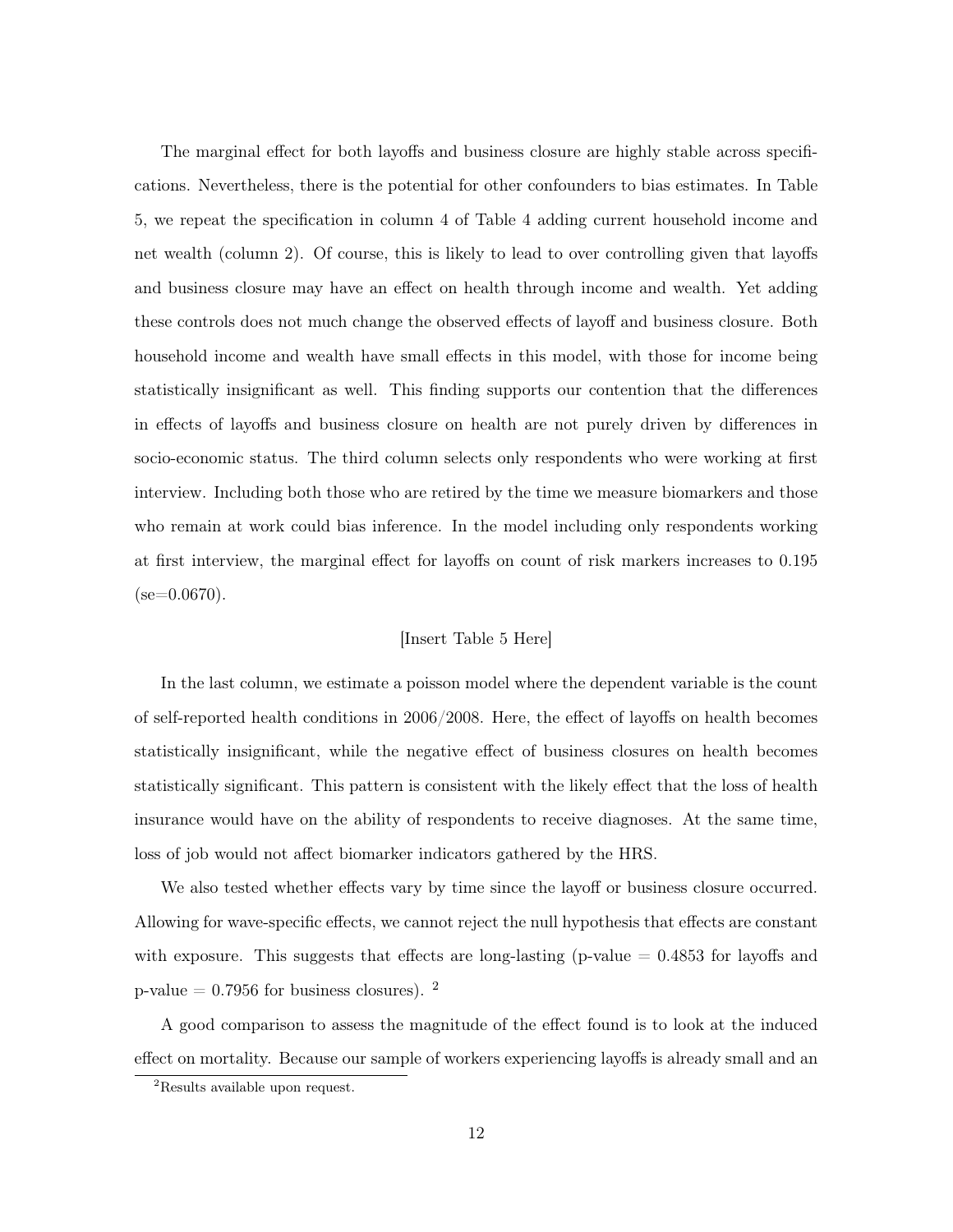even smaller group dies within 2 years after biomarker collection, it is not possible to detect direct effects of layoffs on mortality. We can, however, compute the effect of a layoff on the count of biomarkers and then use a mortality regression on age, socio-economic characteristics, and the count of high-risk markers to get an idea of the magnitudes. When we do this, we find that a layoff increases annual mortality risk by 9.4%. This effect is large but in line with results reported by Sullivan and von Wachter (2009), who found job displacement to increase annual mortality risk by 10-15%.

#### 4.4 Reverse Causality

One potential bias in our multivariate regressions is reverse causality. Health events prior to job loss may trigger job loss and be correlated with future health. To test for this possibility, we estimate a logit model for the probability of losing a job in 2008/2009 for respondents who were employed at the time of biomarker record collection. We control for the same confounders as in Table 4 and add controls for health in 2006/2008. In Table 6, we report marginal effects for different health variables.

#### [Insert Table 6 Here]

When using the count of risk markers, we find evidence of reverse causality for layoffs but of the unexpected sign. Specifically, we found those with a higher count of risk markers were less likely to subsequently experience a layoff. This result is unaffected if we focus on respondents who remain at work in the next wave. We find no effect of self-reported health conditions on subsequent employment. To the extent that employers observe employee health, it is surprising that these variables do not predict layoffs. We find no evidence regarding reverse causality for business-closure job loss, that is, we do not find that health conditions affect subsequent job loss from business closure.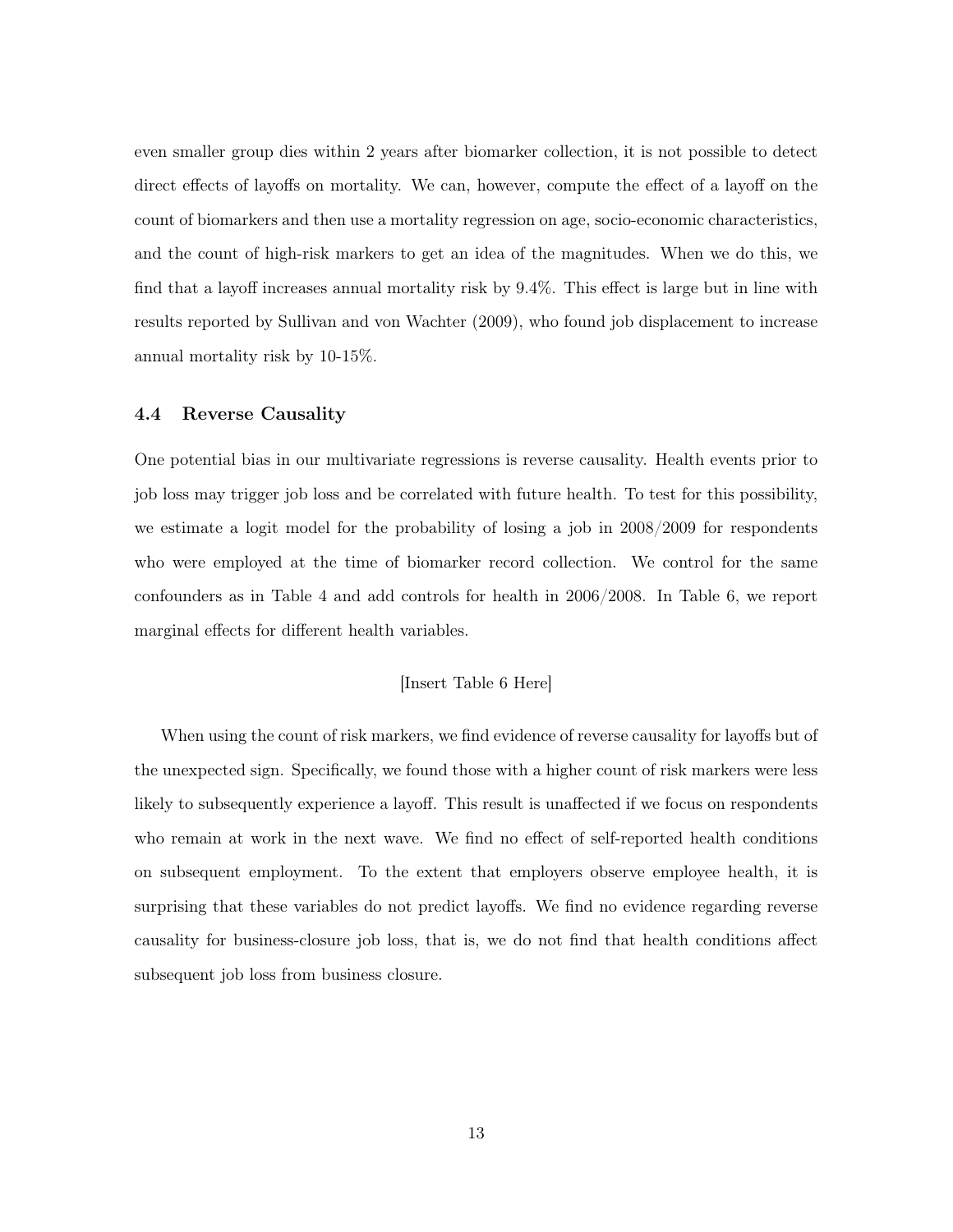#### 4.5 Matching

Because there is some (albeit negative) evidence of reverse causality for health and layoff job loss, we adopt the matching estimator suggested earlier to control for health prior to job loss. The quality of the match can be assessed using estimates of the matching standard bias which is a measure of how different means of the different variables used to match are different in the treatment and matched-control samples. Table A.2 in the appendix reports estimates of match standard bias. Unmatched differences are large for a number of variables, often exceeding 10 percent. The matched-control means are much closer and larger deviations exist only for a handful of covariates (occupation and industry). Overall, the matched control sample appears to be very similar to the treated sample (those with job loss). Table 7 reports matching estimates of the effect of job loss on health.

#### [Insert Table 7 Here]

Even after controlling for prior health, the effect of layoff on the count of risk markers remains and is even slightly stronger than suggested by poisson models ( $pe = 0.2366$ , se 0.0773). The effect for business-closure termination remains statistically insignificant and mostly negative. Hence, consistent with our evidence on reverse causality, our estimates of layoff on health which correct for baseline health are larger.

Turning to individual markers, three key markers are statistically significant: HbA1c, CRP, and low total cholesterol. The effect on CRP is interesting because it is a general marker of inflammation. According to the theory of physiological dysregulation, it is one of the mechanisms by which stress may affect long-term health. We find a relatively large effect. The fraction of respondents in our analysis sample with high CRP is 39.6%. An increase of 7 percentage points in the prevalence of high CRP is non-trivial.

Effects of business closure remain small and statistically insignificant in the model for Table 7. Across all our different specifications, we could not detect any evidence of a positive relationship between business-closure job loss and subsequent biomarker measurements.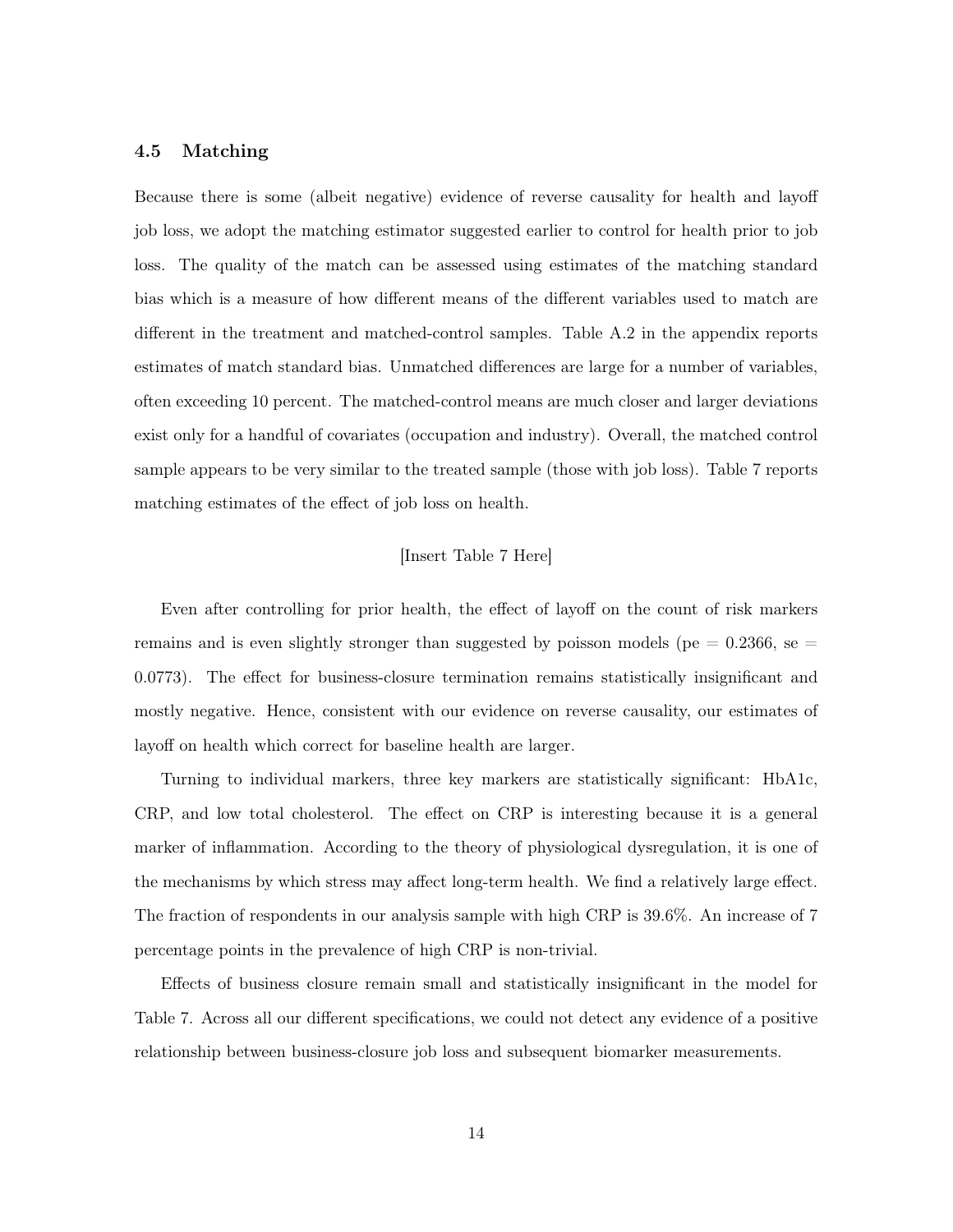#### 4.6 Job Loss Expectations

One concern with these estimates is that some workers may anticipate layoffs (in particular mass layoffs) and leave their job prior to the event. This could bias results depending on who leaves or changes employment. Fortunately, the HRS collects information on job-loss expectations. Each worker is asked for the probability that he may lose his job in the near future. In order to assess the effect of expectations on our estimates, we repeat the matching exercise adding job-loss expectations in the wave prior to the layoff to our control variables. Although the samples are not exactly identical because the question was not asked in some waves, we find evidence that the results are virtually unchanged once we add expectations to our control variables. <sup>3</sup>

#### 4.7 Health Care Use

One possible channel for job loss to affect health is through the loss of health insurance. To investigate this issue, we re-run the poisson model in Table 4 (last column) and include as a regressor whether the layoff or business closure occurred on a job where the worker had health insurance. We consider workers who did not have health insurance on the job separately from others. In results we do not report here, we found no difference in the effect of layoff on health across these two types of workers. Hence, the effect of job loss on health is not due to the loss of health-insurance coverage.

We can also investigate whether those with a layoff or business closure use more health care. To do so, we consider the number of doctor visits and hospital nights as well as medication use for respondents in 2006/2008. We use the matching estimator developed earlier to look at the effect of job loss. Results are reported in Table 8.

#### [Insert Table 8 Here]

Overall, there is little effect of job loss on health-care use. One exception is the number of doctor visits by those who experienced a layoff. We find that such respondents increased

<sup>&</sup>lt;sup>3</sup>Results available upon request.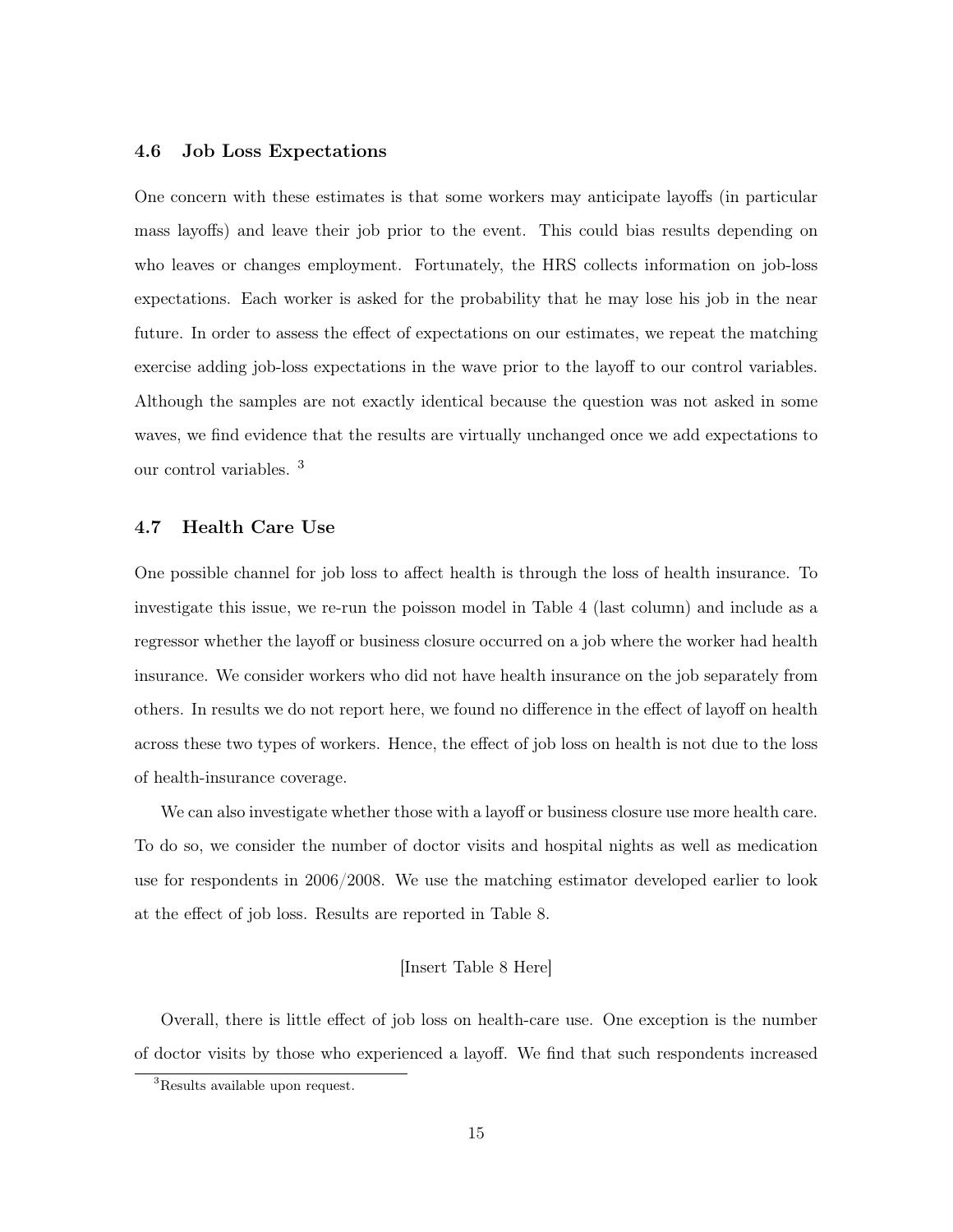their number of doctor visits by 1.4577 on average in the subsequent two years. The average number of doctor visits in the last two years is 9.4 in the sample. Given that we found direct effects on health as well as no effect of insurance on health, one could argue that this increase truly reflects an increased demand for health services.

#### 4.8 Health Behaviors

We find effects of layoffs on HbA1c and CRP levels. One possibility for this result is that the effects run through health behaviors such as smoking and eating or exercise habits. Yet when examining body-mass index (BMI) and smoking status at the time of biomarker collection, we do not find evidence of any relationship between these behaviors and prior layoffs. We also considered a measure of change in BMI since baseline and did not find effects for that variable either. <sup>4</sup>

#### 5 Discussion

The expansion of the health-SES gradient during working life is likely the result of health and SES shocks. A key SES shock that may occur over someone's life is job loss, either through a layoff or a business closure. In this paper, we investigate this relationship using biomarker data on a sample of respondents aged 59-70 for whom we have detailed job history going back 8 to 16 years.

Our results are fourfold. First, we find no relationship between business closures and health, either measured using biomarkers or self-reported health. This finding is robust to varying sets of controls and reverse causality. Second, we find a robust effect of layoffs on health, measured using biomarkers. Third, although there is evidence of reverse causality, matching estimates, which account for baseline self-reported health, corroborate estimates from poisson regressions and are even larger. Finally, these effects on health translate into an increased occurrence of doctor visits for those with layoffs.

<sup>4</sup>Results available upon request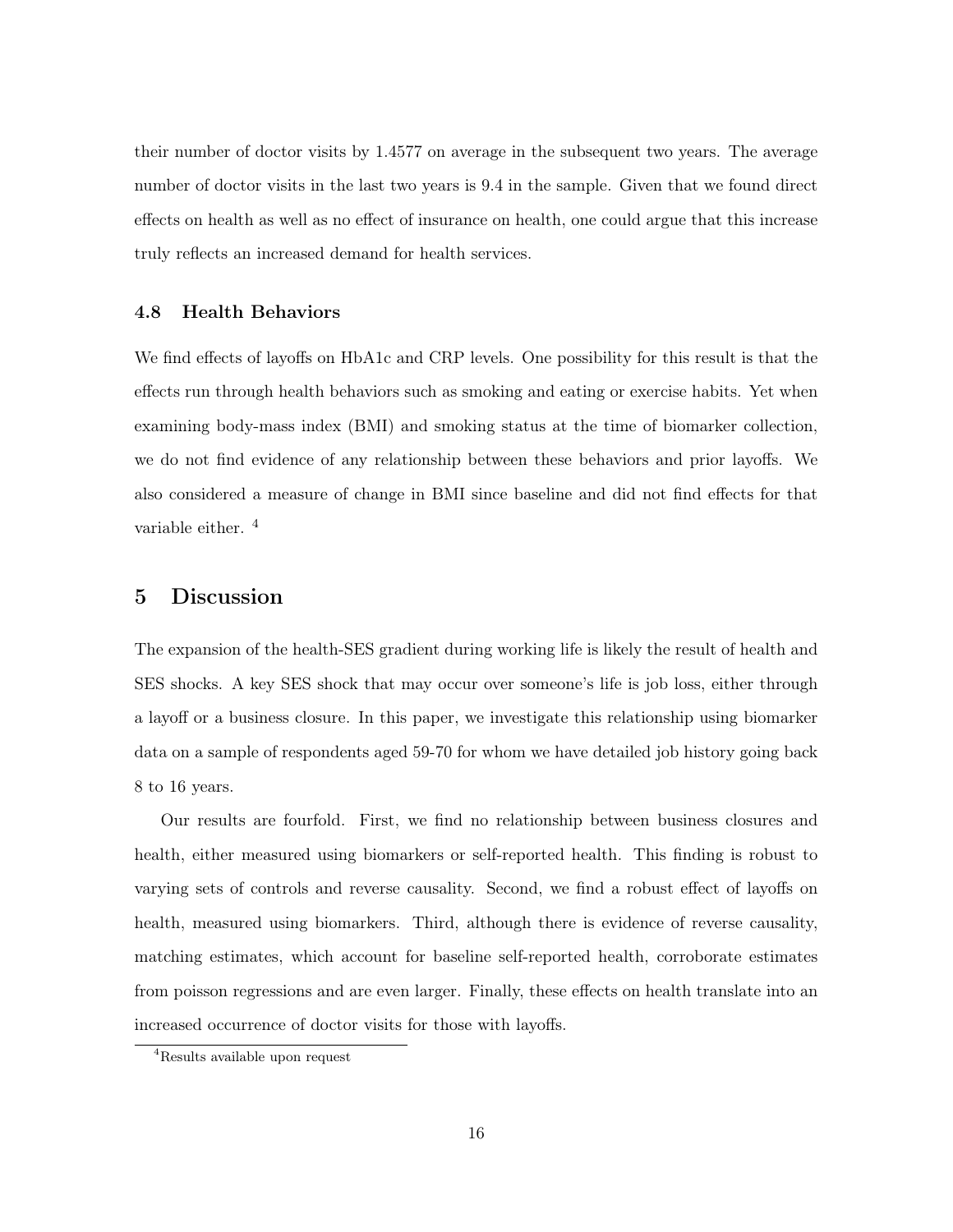We see no difference in the estimated effect of layoffs by whether the worker did or did not have health insurance on the job. The effect is also not due to differences in income or wealth following job loss because controlling for those did not alter the relationship between layoffs and health. These results match those of previous studies linking job loss to long-term mortality (e.g. Sullivan and von Wachter, 2009).

Our results suggest specific long-term effects on HbA1c and C-reactive protein. The latter marker, which is associated with inflammation, is a predictor of a number of chronic health events. Because of sample size, we are not able to detect effects on mortality. However, using our estimates, we can back out the effect of annual mortality rates. We find that our estimates could explain a 9.4% increase in annual mortality rates in the long run. This compares well to estimates obtained by Sullivan and von Wachter (2009).

Our analysis does have limitations. First, sample size and the fact that both job loss and some risk markers are relatively rare may imply that our study is underpowered. Second, job loss is self-reported, which implies that it could be measured with error. Third, we had a measurement of biomarkers at a single point in time. In particular, it was not possible to obtain measures of biomarkers prior to job loss. Finally, our sampling frame and the quality of retrospective data implied that we could not investigate job loss prior to the first interview, leading us to focus on job loss after the age of 50. Hence, results are not necessarily generalizable to the entire age range.

Despite these limitations, our results suggest that layoffs and business closure may have truly distinct effects on health. One conjecture for this is that layoffs are more personal and resulting negative perception of the worker about his own ability as well as social stigma might lead to worse health outcomes. One mechanism for this result may be through physiological dysregulation and in particular inflammation. Our disaggregated results point to increased CRP among those who experienced layoffs and implies increased mortality risk.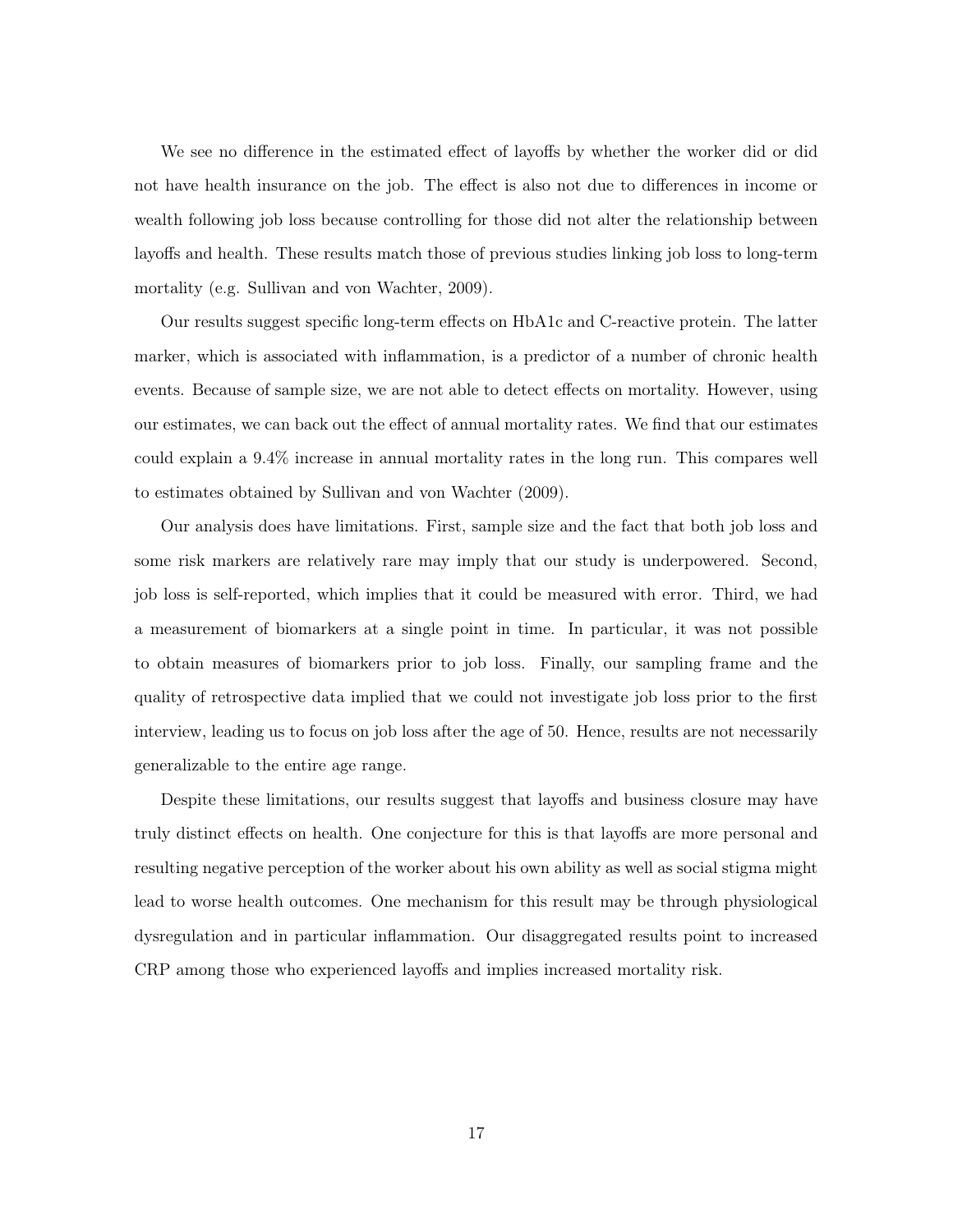### References

Abadie, Alberto, and Guido W. Imbens. "Large Sample Properties of Matching Estimators for Average Treatment Effects." Econometrica 74, no. 1 (January 1, 2006): 235-67. doi:10.1111/j.1468-0262.2006.00655.x.

Blake, T. (1995): "Economic Context and the Health Effects of Unemployment", Journal of Health and Social Behavior, 36:3, p.213-230.

Browning, Martin, Anne Moller Dano, and Eskil Heinesen. "Job Displacement and Stressrelated Health Outcomes." Health Economics 15, no. 10 (October 2006): 1061–1075. doi:10.1002/hec.1101.

Catalano R, Dooley D. "Health Effects of Economic Instability: A Test of Economic Stress Hypothesis" Journal of Health and Social Behavior. 1983;24:46-60.

Crimmins, Eileen, Jung Ki Kim, and Sarinnapha Vasunilashorn. "Biodemography: New Approaches to Understanding Trends and Differences in Population Health and Mortality." Demography 47 Suppl (2010): S41–64.

Crimmins, Eileen, Jessica Faul, Jung Ki Kim, et al. 2013. "Documentation of Biomarkers in the 2006 and 2008: Heath and Retirement Study." Survey Research Center, University of Michigan. Ann Arbor, MI.

Imbens, Guido, and Alberto Abadie. "Bias-Corrected Matching Estimators for Average Treatment Effects." Journal of Business and Economic Statistics 29, no. 1 (2011): 1-11.

Kessler, Ronald C., J. Blake Turner, and James S. House. 1987. "Intervening Processes in the Relationship between Unemployment and Health." Psychological Medicine 17:949-61.

McEwen, B. S. and E. Stellar (1993). "Stress and the individual. Mechanisms leading to disease." Arch Intern Med 153(18): 2093-2101

Moen, Phyllis. 1983. "Unemployment, Public Policy, and Families: Forecasts for the 1980s." Journal of Marriage and the Family 45:751-60.

Montgomery, S.M., Cook, D.G., Bartley, M.J. and M.E. Wadsworth (1999). "Unemployment pre-dates symptoms of depression and anxiety resulting in medical consultation in young men." International Journal of Epidemiology, 28:1, 95-100.

Rosengren A, Hawken S, Ounpuu S, Sliwa K, Zubaid M, Almahmeed WA, et al. "Association of psychosocial risk factors with risk of acute myocardial infarction in 11 119 cases and 13 648 controls from 52 countries (the INTERHEART study): case-control study." Lancet 2004; 364: 953–62.

Salm, M. (2009): "Does Job Loss Cause Ill Health", Health Economics, 18, pp. 1075-1089.

Schnorpfeil P, Noll A, Schulze R, Ehlert U, Frey K, Fischer JE. (2003): "Allostatic load and work conditions" Social Science and Medicine, 57, pp.647–56.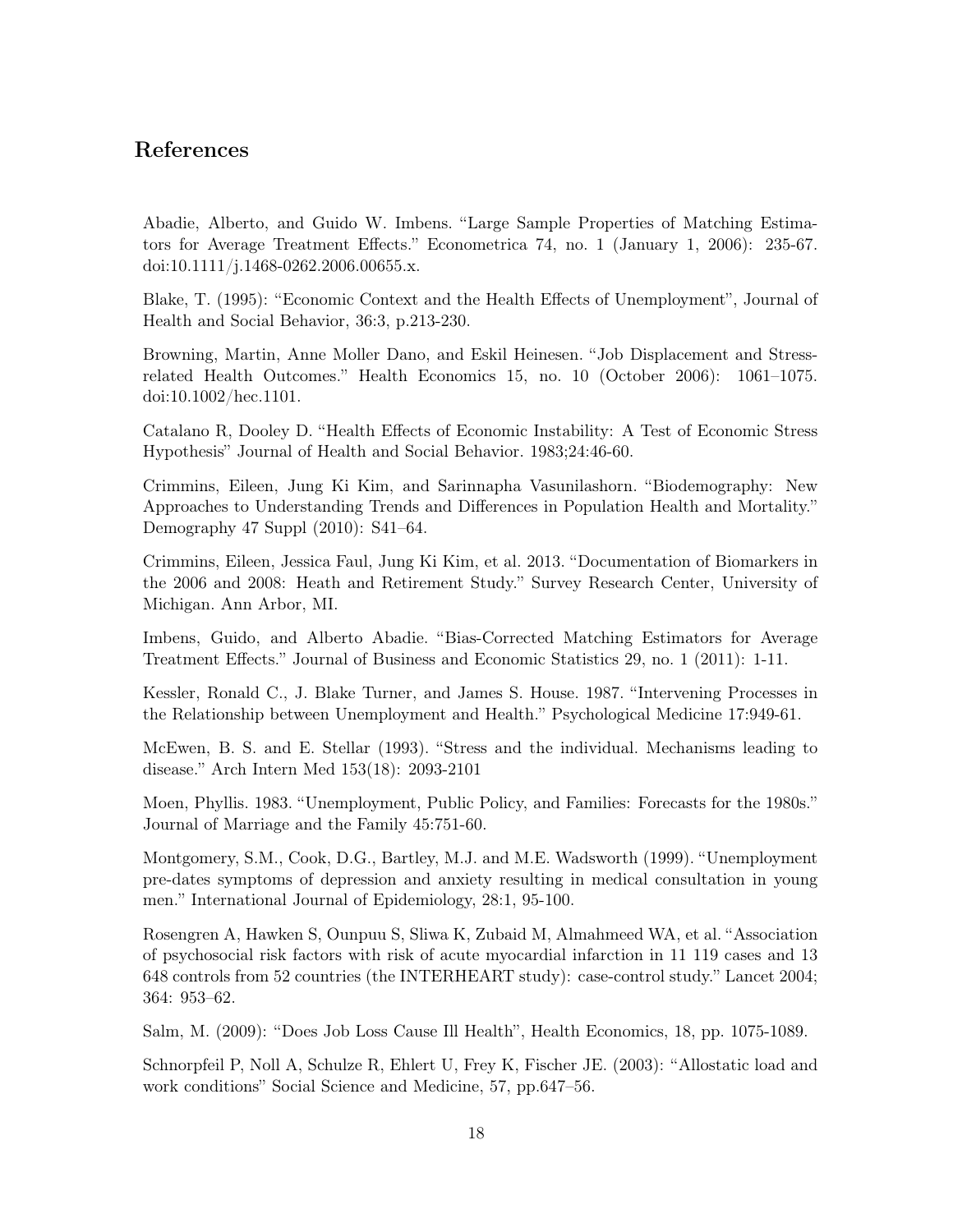Schroder, Mathis. "Jobless Now, Sick Later? Investigating the Long-term Consequences of Involuntary Job Loss on Health." SHARELIFE - One Century of Life Histories in Europe 18, no. 1 (March 2013): 5–15. doi:10.1016/j.alcr.2012.08.001.

Seeman, T. E., S. H. Burton, et al. (1997). "Price of Adaptation - Allostatic Load and Its Health Consequences: MacArthur Studies of Successful Aging." Archives of Internal Medicine 157.

Seeman, T. E., E. Crimmins, et al. (2004). "Cumulative biological risk and socio-economic differences in mortality: MacArthur Studies of Successful Aging." Social Science & Medicine 58: 1985 - 1997.

Seeman, T. E., S. S. Merkin, et al. (2008). "Education, income and ethnic differences in cumulative biological risk profiles in a national sample of US adults: NHANES III (1988- 1994)." Social Science & Medicine 66: 72-87.

Smith, James. "Healthy Bodies and Thick Wallets: The Dual Relation Between Health and Wealth." The Journal of Economic Perspectives (1999).

Sterling, P. and J. Eyer (1988). "Allostasis: A New Paradigm to Explain Arousal Pathology." Handbook of Life Stress, Cognition and Health. S. Fisher and J. Reason. New York, John Wiley & Sons: 629-649.

Strully, Kate W. (2009) "Job Loss and Health in the U.S. Labor Market." Demography, 46:2, 221-246.

Sullivan, Daniel, and Till von Wachter. "Job Displacement and Mortality: An Analysis Using Administrative Data." The Quarterly Journal of Economics 124, no. 3 (August 1, 2009): 1265–1306. doi:10.1162/qjec.2009.124.3.1265.

Voydanoff, Patricia. 1984. "Economic Distress and Families: Policy Issues." Journal of Family Issues 5:273-88.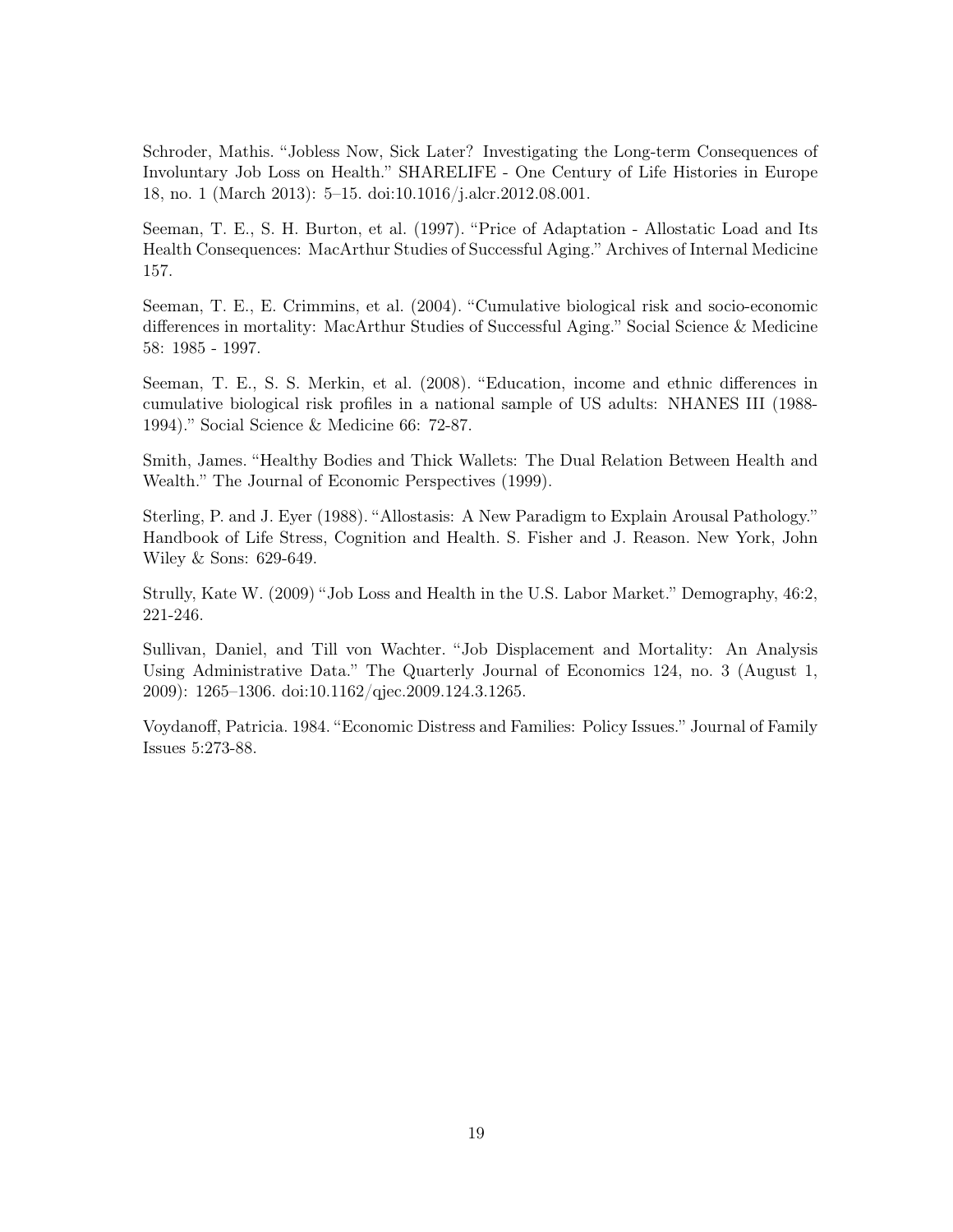# Figures



Figure 1: Distribution of the Count of High Risk Markers by Age: Each bar gives the distribution of the number of high risk markers and sums to one within each 5-year age group. Sample weights used.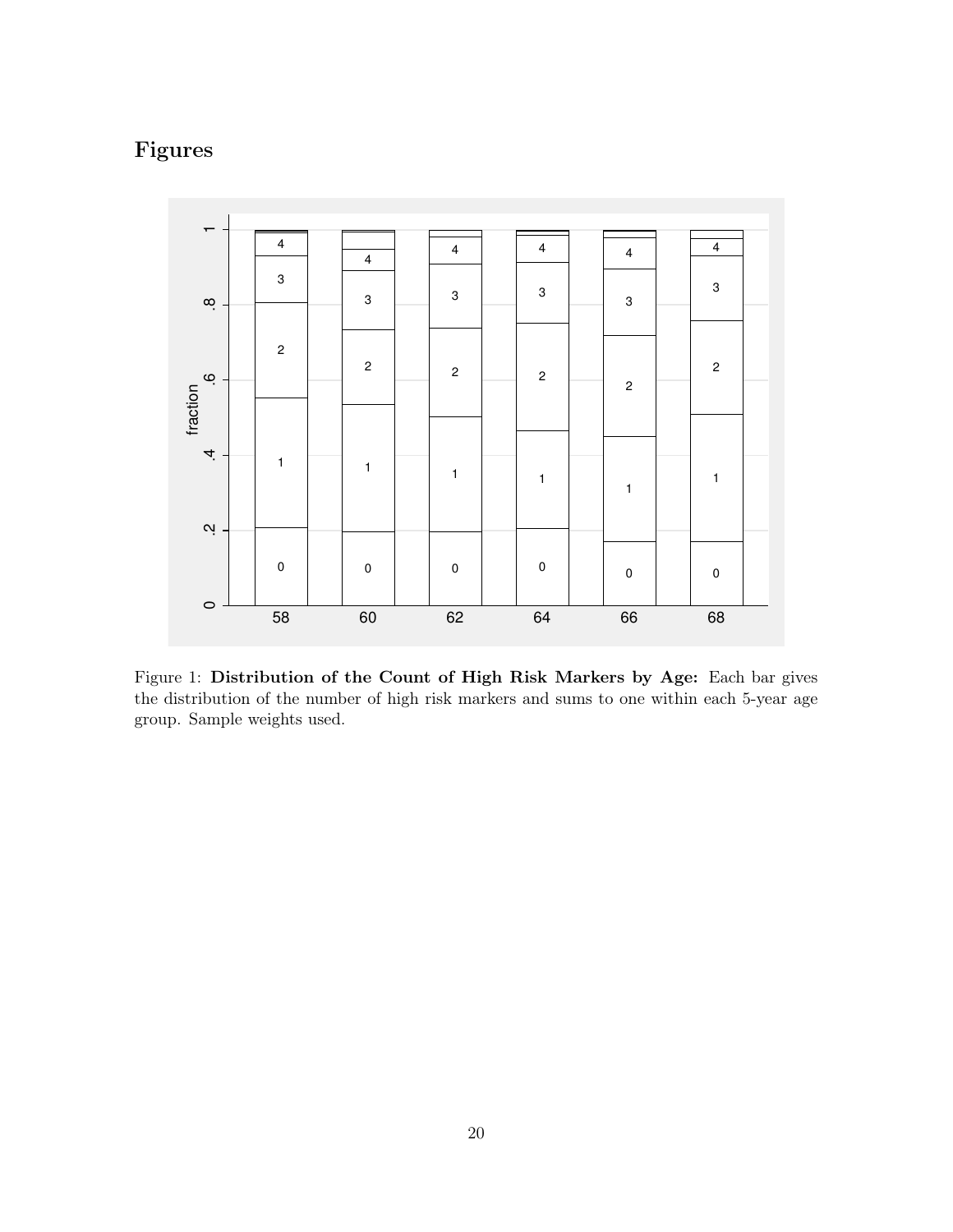# Tables

|                               | Threshold            | Fraction | N    |
|-------------------------------|----------------------|----------|------|
| High A <sub>1</sub> c         | $> 6.4\%$            | 0.149    | 4602 |
| High C-reactive protein       | $>3$ mg/L            | 0.394    | 4471 |
| High Cystatin C               | $>1.55$ mg/L         | 0.058    | 4436 |
| High total cholesterol        | $>=240 \text{ mg/L}$ | 0.207    | 4406 |
| High diastolic blood pressure | $>90$ mmHg           | 0.192    | 4521 |
| High systolic blood pressure  | $>140$ mmHg          | 0.289    | 4521 |
| High pulse over 60 seconds    | >90                  | 0.057    | 4521 |
| Low HDL                       | $<$ 40 mg/L          | 0.198    | 3854 |
| Low total cholesterol         | $\rm {\leq}160~mg/L$ | 0.136    | 4406 |
| Low diastolic blood pressure  | $<$ 60 mmHg          | 0.024    | 4521 |

Table 1: Definition of High Risk Markers from Biomarkers and Anthropometric Measures: Sample weights used. The number of observations varies across variables because of missing values.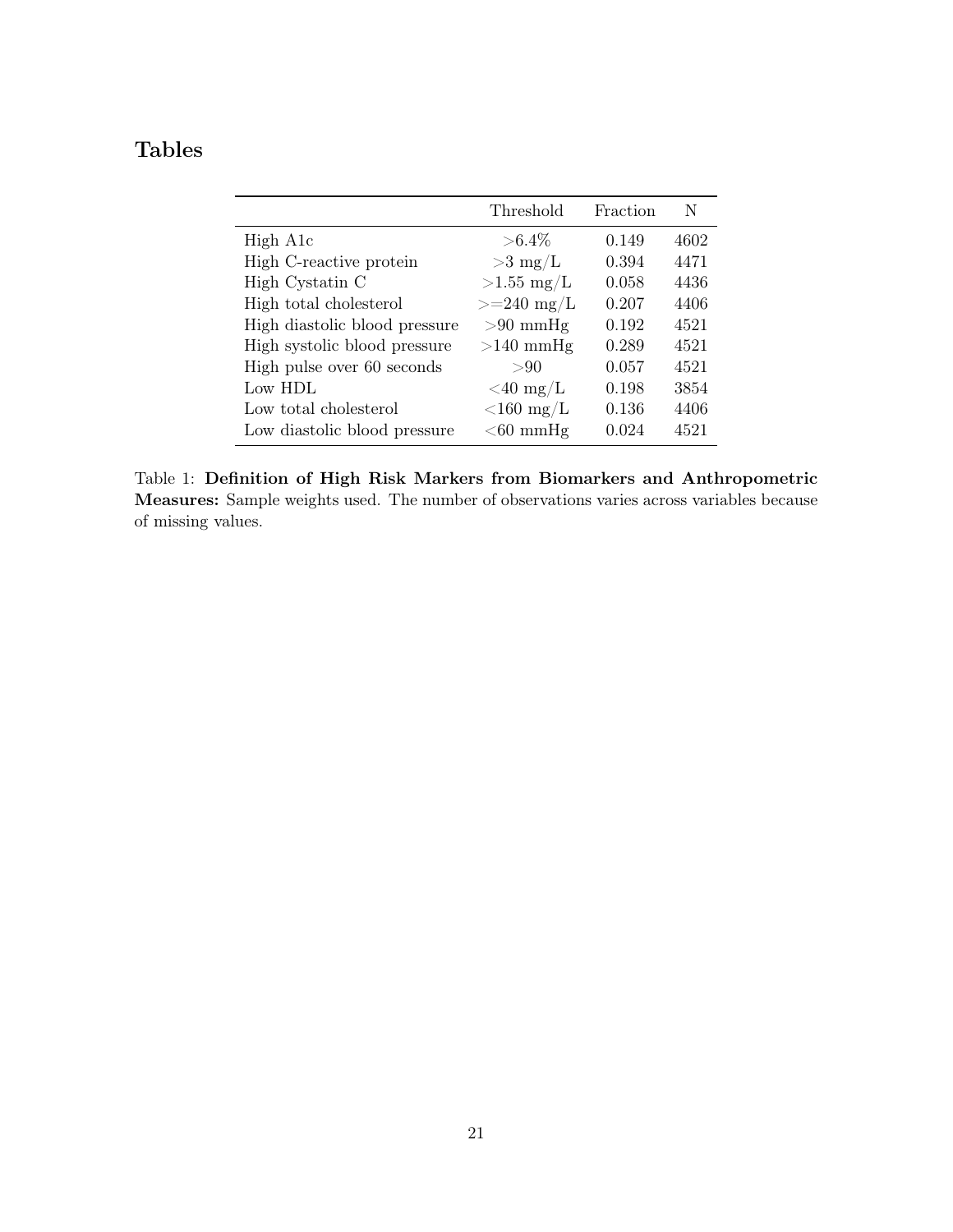|                         | Ever had layoff |       |          | Ever had bus. closed |       |          |
|-------------------------|-----------------|-------|----------|----------------------|-------|----------|
|                         | No              | Yes   | T-test   | No                   | Yes   | T-test   |
| Count of risk markers   | 1.660           | 1.797 | 2.338    | 1.675                | 1.764 | 1.143    |
| High lv. of A1c         | 0.138           | 0.155 | 1.026    | 0.139                | 0.160 | 0.955    |
| High lv. of CRP         | 0.393           | 0.422 | 1.301    | 0.395                | 0.435 | 1.340    |
| High lv, of Cystatin C  | 0.055           | 0.047 | $-0.753$ | 0.055                | 0.041 | $-1.029$ |
| High total cholesterol  | 0.218           | 0.230 | 0.658    | 0.220                | 0.219 | $-0.030$ |
| High diastolic BP       | 0.190           | 0.207 | 0.935    | 0.192                | 0.202 | 0.405    |
| High systolic BP.       | 0.284           | 0.300 | 0.779    | 0.283                | 0.320 | 1.318    |
| High pulse over 60 sec. | 0.054           | 0.067 | 1.242    | 0.056                | 0.063 | 0.491    |
| Low lv. of HDL          | 0.189           | 0.218 | 1.601    | 0.195                | 0.184 | $-0.461$ |
| Low total cholesterol   | 0.114           | 0.130 | 1.060    | 0.116                | 0.124 | 0.395    |
| Low diastolic BP        | 0.024           | 0.021 | $-0.510$ | 0.024                | 0.019 | $-0.590$ |
| Diabetes                | 0.194           | 0.180 | $-0.785$ | 0.194                | 0.163 | $-1.285$ |
| Hypertension            | 0.536           | 0.574 | 1.657    | 0.540                | 0.562 | 0.706    |
| Heart disease           | 0.210           | 0.188 | $-1.204$ | 0.207                | 0.203 | $-0.134$ |
| Stroke                  | 0.064           | 0.054 | $-0.966$ | 0.064                | 0.044 | $-1.383$ |
| Cancer                  | 0.126           | 0.143 | 1.134    | 0.130                | 0.115 | $-0.719$ |
| Lung disease            | 0.098           | 0.107 | 0.698    | 0.098                | 0.113 | 0.840    |
| Died                    | 0.027           | 0.028 | 0.153    | 0.026                | 0.038 | 1.274    |
| Observations            | 3022            | 618   |          | 3314                 | 326   |          |

Table 2: Differences in Health Outcomes by Incidence of Layoff and Business Closed Since the First Interview: Sample weights used. CRP: C-reactive protein, BP: blood pressure, HDL: high-density lipoprotein. T statistics based on weighted regressions.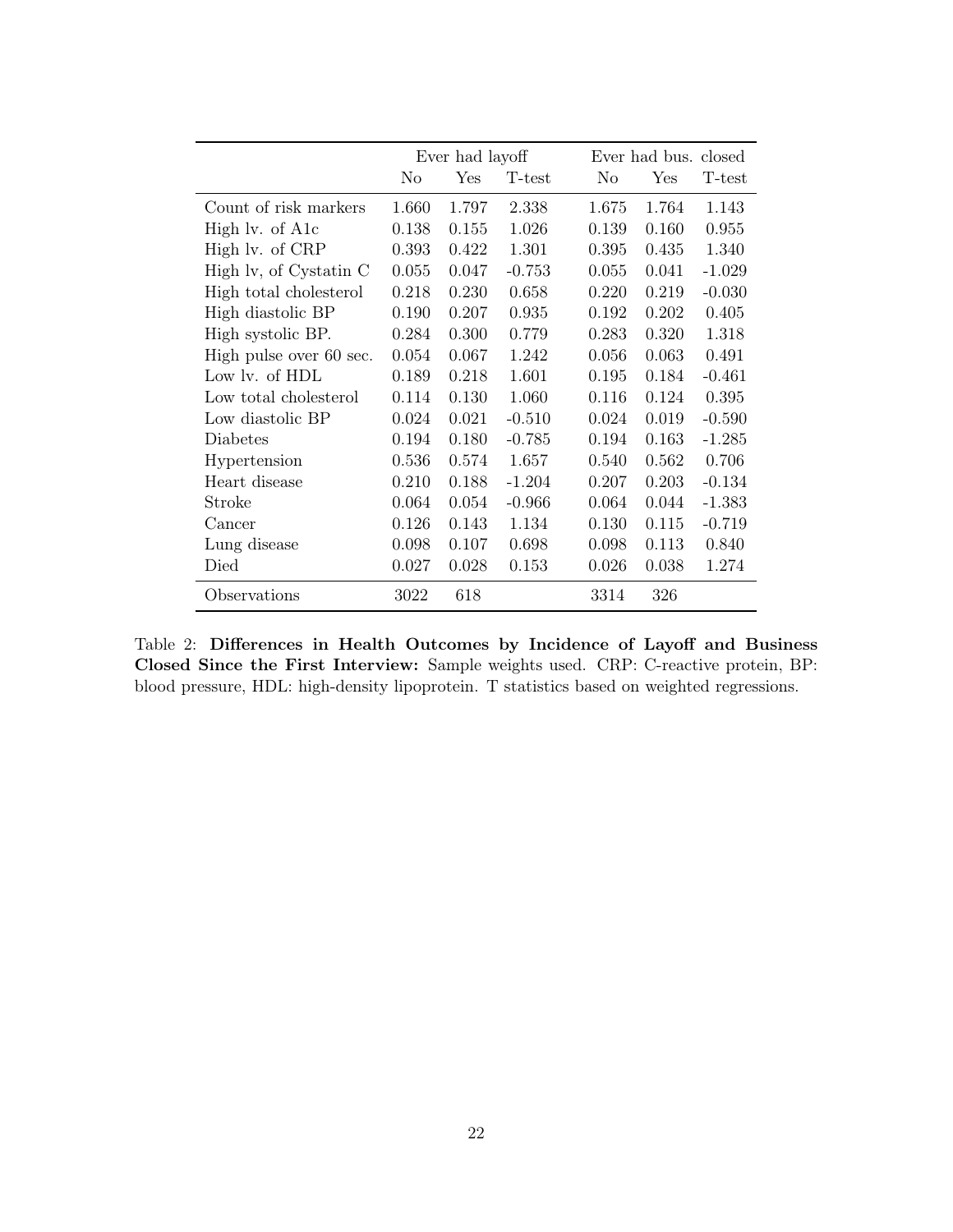|                     |                | Ever had layoff |          |       |       | Ever had business closed |
|---------------------|----------------|-----------------|----------|-------|-------|--------------------------|
|                     | N <sub>o</sub> | Yes             | T-test   | No    | Yes   | T-test                   |
| Age                 | 63.99          | 64.48           | 3.633    | 64.02 | 64.64 | 3.528                    |
| Male                | 0.471          | 0.469           | $-0.129$ | 0.471 | 0.474 | 0.118                    |
| High school         | 0.597          | 0.574           | $-1.183$ | 0.589 | 0.644 | 2.103                    |
| College             | 0.255          | 0.248           | $-0.402$ | 0.262 | 0.166 | $-4.156$                 |
| Black               | 0.096          | 0.070           | $-2.184$ | 0.093 | 0.084 | $-0.580$                 |
| Hispanic            | 0.069          | 0.082           | 1.200    | 0.068 | 0.110 | 3.083                    |
| Mother worked       | 0.549          | 0.587           | 1.472    | 0.546 | 0.652 | 3.148                    |
| $\#$ inf. in child  | 1.468          | 1.376           | $-1.705$ | 1.456 | 1.428 | $-0.407$                 |
| Child health v.good | 0.804          | 0.824           | 1.024    | 0.806 | 0.819 | 0.502                    |
| $#$ health cond.    | 0.348          | 0.354           | 0.185    | 0.356 | 0.269 | $-2.070$                 |
| $1+$ parent smoke   | 0.703          | 0.738           | 1.541    | 0.709 | 0.708 | $-0.033$                 |
| $#$ of marriage     | 1.389          | 1.406           | 0.573    | 1.385 | 1.467 | 2.090                    |
| $#$ of children     | 2.580          | 2.546           | $-0.518$ | 2.577 | 2.549 | $-0.330$                 |
| Age first child     | 24.21          | 24.41           | 0.99     | 24.28 | 23.78 | $-1.93$                  |
| Mother education    | 10.30          | 10.44           | 0.886    | 10.35 | 9.992 | $-1.783$                 |
| Father education    | 9.918          | 10.027          | 0.640    | 9.964 | 9.615 | $-1.552$                 |
| Primary industry    | 0.081          | 0.091           | 0.835    | 0.084 | 0.071 | $-0.832$                 |
| Secondary industry  | 0.301          | 0.354           | 2.758    | 0.300 | 0.410 | 4.351                    |
| Tertiary industry   | 0.618          | 0.555           | $-3.083$ | 0.617 | 0.519 | $-3.647$                 |
| Manual occupation   | 0.283          | 0.285           | 0.082    | 0.277 | 0.355 | 3.141                    |

Table 3: Differences in Socio-Economic Characteristics by Incidence of Layoff and Business Closed Since First Interview: Sample weights used. In the sample, when restricting to those with non-missing information, we have 3,562 observations with 600 layoff and 318 business closed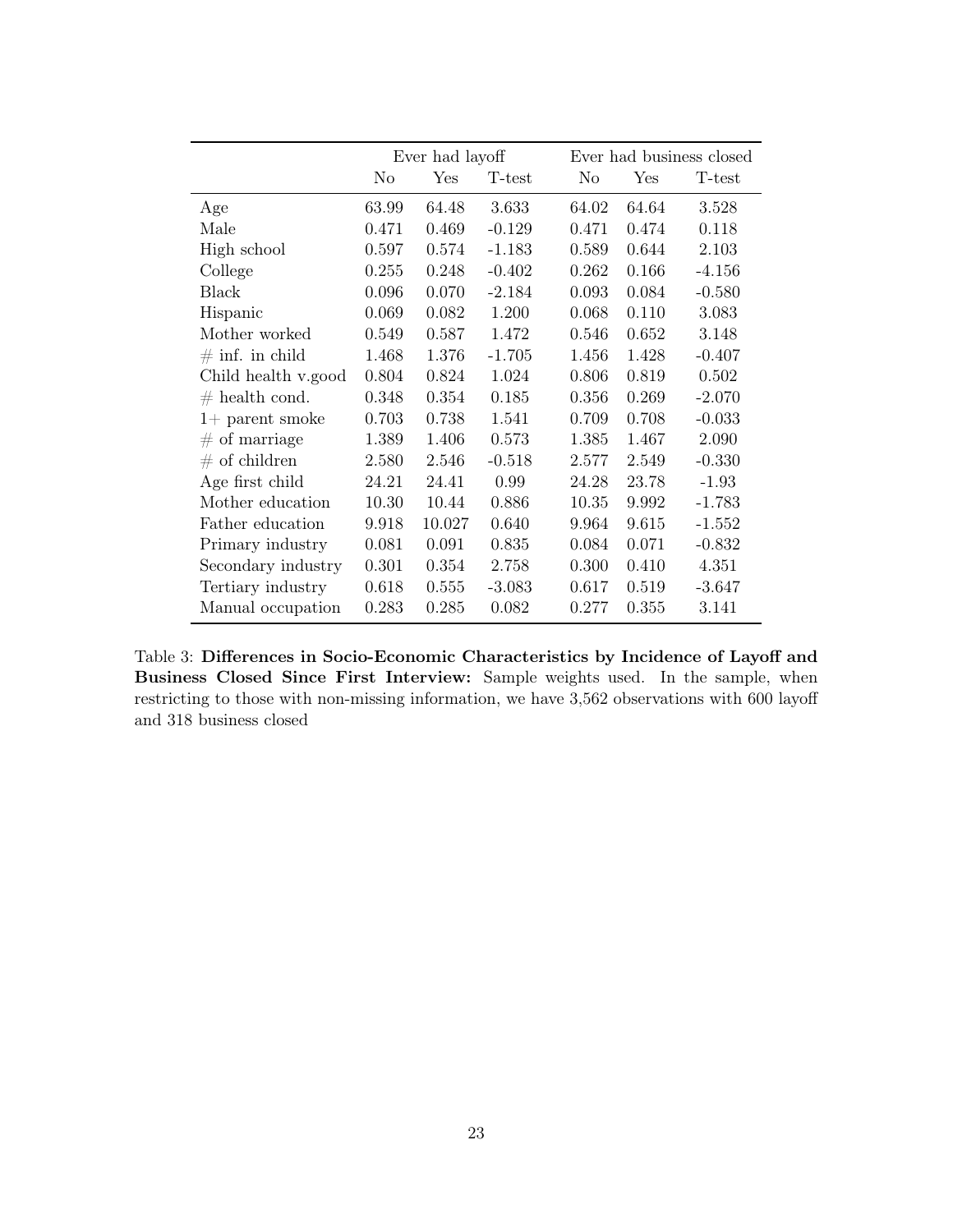| Variable                    | (1)         | (2)         | (3)          | (4)          |
|-----------------------------|-------------|-------------|--------------|--------------|
|                             |             |             |              |              |
| Ever had layoff             | $0.169***$  | $0.167***$  | $0.170***$   | $0.167***$   |
|                             | (0.0577)    | (0.0578)    | (0.0578)     | (0.0579)     |
| Ever had business closed    | $-0.0789$   | $-0.0791$   | $-0.0839$    | $-0.0841$    |
|                             | (0.0788)    | (0.0788)    | (0.0789)     | (0.0789)     |
| Age in years                | $-0.0139$   | $-0.0167*$  | $-0.0159*$   | $-0.0184**$  |
|                             | (0.00856)   | (0.00871)   | (0.00863)    | (0.00877)    |
| Respondent is male          | $0.228***$  | $0.220***$  | $0.233***$   | $0.223***$   |
|                             | (0.0518)    | (0.0532)    | (0.0520)     | (0.0534)     |
| <b>Black</b>                | $0.439***$  | $0.430***$  | $0.387***$   | $0.381***$   |
|                             | (0.0618)    | (0.0628)    | (0.0649)     | (0.0658)     |
| Hispanic                    | $0.137*$    | 0.107       | 0.0509       | 0.0260       |
|                             | (0.0805)    | (0.0823)    | (0.0867)     | (0.0882)     |
| High school                 | $-0.206***$ | $-0.195***$ | $-0.121*$    | $-0.113$     |
|                             | (0.0675)    | (0.0682)    | (0.0690)     | (0.0696)     |
| College                     | $-0.542***$ | $-0.528***$ | $-0.400***$  | $-0.391***$  |
|                             | (0.0798)    | (0.0825)    | (0.0867)     | (0.0888)     |
| Manual occupation           | $-0.000870$ | $-0.00413$  | $-0.0279$    | $-0.0305$    |
|                             | (0.0653)    | (0.0654)    | (0.0658)     | (0.0659)     |
| Employed at first obs.      | $-0.116**$  | $-0.114**$  | $-0.108**$   | $-0.106**$   |
|                             | (0.0513)    | (0.0514)    | (0.0515)     | (0.0516)     |
| Mother worked               |             |             | 0.0187       | 0.0174       |
|                             |             |             | (0.0457)     | (0.0457)     |
| $1+$ parent smoke (miss=0)  |             |             | 0.0211       | 0.0235       |
|                             |             |             | (0.0373)     | (0.0373)     |
| Mother education            |             |             | $-0.000932$  | $-0.000462$  |
|                             |             |             | (0.00865)    | (0.00864)    |
| Father education            |             |             | $-0.0226***$ | $-0.0227***$ |
|                             |             |             | (0.00791)    | (0.00791)    |
| Number of marriages         |             | 0.0201      |              | 0.0225       |
|                             |             | (0.0295)    |              | (0.0296)     |
| Number of children          |             | $0.0361**$  |              | $0.0332**$   |
|                             |             | (0.0161)    |              | (0.0162)     |
| Age first child             |             | 0.00628     |              | 0.00651      |
|                             |             | (0.00527)   |              | (0.00528)    |
| Control health in childhood | no          | no          | yes          | yes          |
| Control for indus. and occ. | yes         | yes         | yes          | yes          |
|                             |             |             |              |              |
| Observations                | 3,562       | 3,562       | 3,562        | 3,562        |

Table 4: Poisson Models of the Effect of Job Loss on Health Outcomes: The dependent variable is the count of high risk markers. Estimation is performed by maximum likelihood. Marginal effects on the count of high risk markers along with standard errors (in parenthesis) are reported. \*\*\*  $p < 0.01$ , \*\*  $p < 0.05$ , \*  $p < 0.1$ . Dummy variables for missing information have been added for childhood variables, occupation and industry and age of the first child. The number of observations is voluntarily kept constant across columns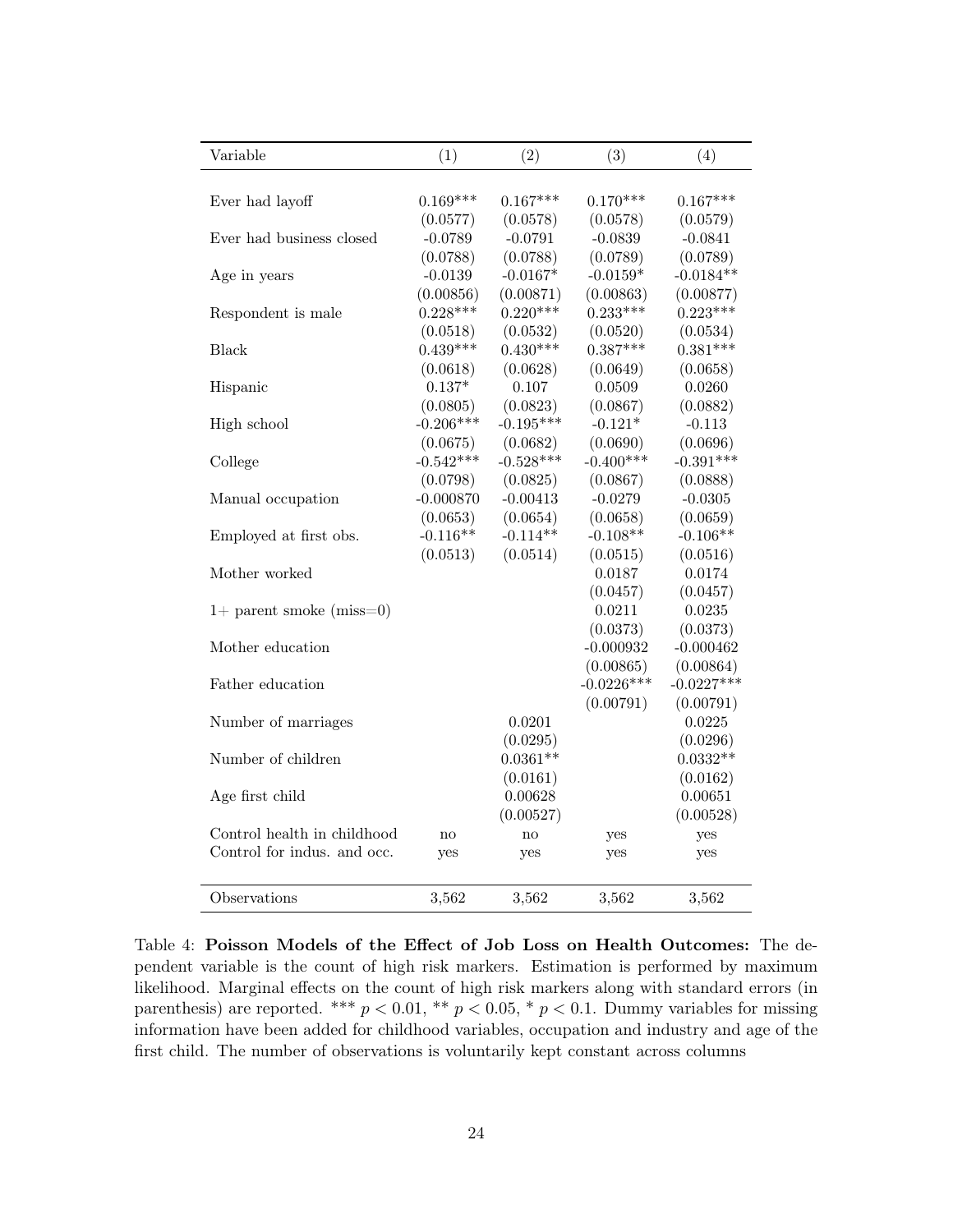| Variables                      | $\left(1\right)$ | $\left( 2\right)$ | 3)             | $\left( 4\right)$ |
|--------------------------------|------------------|-------------------|----------------|-------------------|
|                                |                  |                   |                |                   |
| Ever had layoff                | $0.167***$       | $0.154***$        | $0.195***$     | $-0.00856$        |
|                                | (0.0579)         | (0.0579)          | (0.0670)       | (0.0463)          |
| Ever had business closed       | $-0.0841$        | $-0.103$          | $-0.117$       | $-0.116*$         |
|                                | (0.0789)         | (0.0789)          | (0.0877)       | (0.0612)          |
| Household income in 1000\$     |                  | $-0.000496$       | $-0.000393$    | $-0.00106**$      |
|                                |                  | (0.000522)        | (0.000589)     | (0.000420)        |
| Household net wealth in 1000\$ |                  | $-0.000612***$    | $-0.000591***$ | $-0.000487***$    |
|                                |                  | $(8.68e-05)$      | $(9.86e-05)$   | $(6.72e-05)$      |
|                                |                  |                   |                |                   |
| Observations                   | 3,562            | 3,562             | 2,574          | 4.522             |

Table 5: Alternative Poisson Models of the Effect of Job Loss on Health Outcomes : The dependent variable is the count of risk markers for the first three specifications and the count of self-reported health conditions for the last one. The third specification is restricted to the sample of respondents who are employed at the first observation. Estimation by maximum likelihood. Marginal effects along with standard errors (in parenthesis). \*\*\*  $p < 0.01$ , \*\*  $p < 0.05$ , \*  $p < 0.1$ . Same control as in the last column of Table 4 are included in all specifications.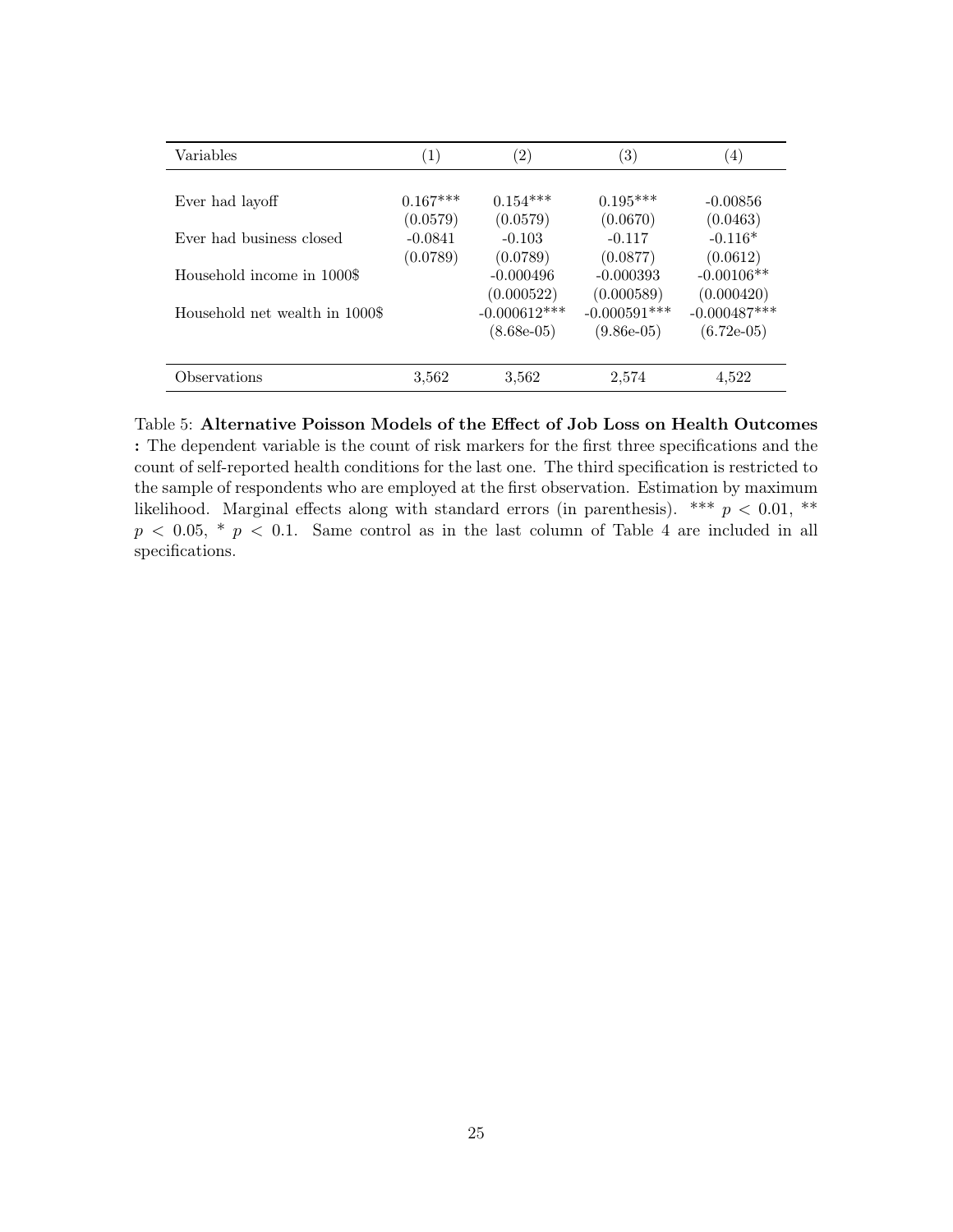| Model                          | Layoff       | Business closure |
|--------------------------------|--------------|------------------|
| Count of risk markers          | $-0.01055*$  | 0.00083          |
|                                | (0.0056)     | (0.0030)         |
| More than two risk markers     | $-0.02625**$ | $-0.00940$       |
|                                | (0.0131)     | (0.0088)         |
| Count of health conditions     | $-0.00740$   | 0.00202          |
|                                | (0.0055)     | (0.0034)         |
| More than one health condition | $-0.01843$   | 0.00471          |
|                                | (0.0126)     | (0.0080)         |

Table 6: Assessment of Reverse Causality: Estimates by maximum likelihood of the effect of each health measure on the probability of a layoff or business closure at the following interview. Marginal effects along with standard errors (in parenthesis). \*\*\*  $p < 0.01$ , \*\*  $p < 0.05$ ,  $\degree p < 0.1$ . Separate logit regressions have been performed for each job lost type and for each variables of health. The health variable is the count of the following health problems: diabetes, hypertension, heart disease, stroke, cancer, lung disease. Controls are the same as in the main specification in column 4 of Table 4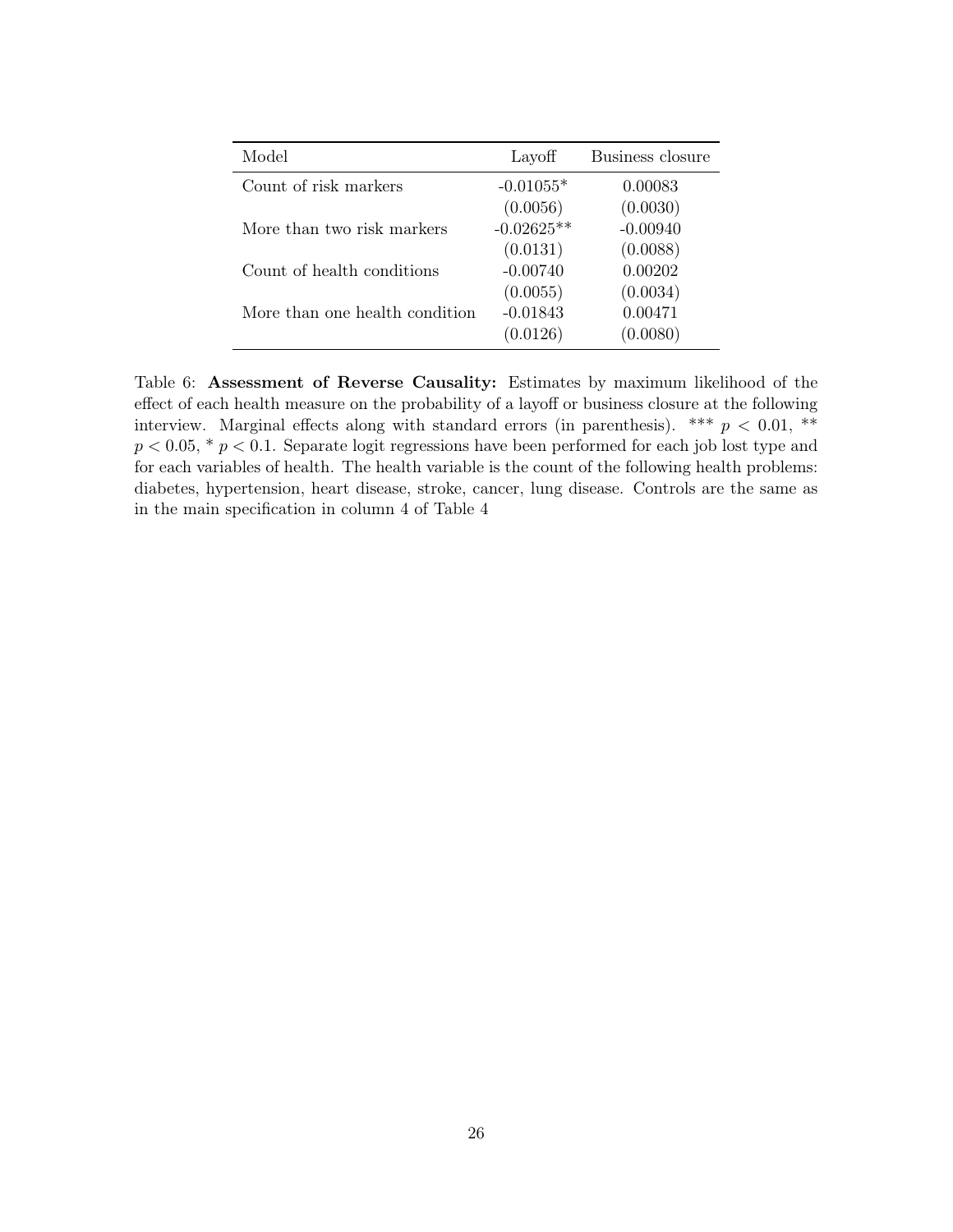|                                   | Layoff      | Business closure |
|-----------------------------------|-------------|------------------|
| Count of risk markers             | $0.2366**$  | $-0.1494$        |
|                                   | (0.0773)    | (0.1122)         |
| By markers                        |             |                  |
| High level of A1c                 | $0.0448**$  | $-0.0071$        |
|                                   | (0.0185)    | (0.0251)         |
| High level of C-reactive protein  | $0.0701***$ | $-0.0286$        |
|                                   | (0.0269)    | (0.0365)         |
| High level of Cystatin C          | 0.0015      | 0.0078           |
|                                   | (0.0119)    | (0.0178)         |
| High total cholesterol            | 0.0099      | 0.0380           |
|                                   | (0.0221)    | (0.0304)         |
| High diastolic blood pressure     | 0.0049      | 0.0261           |
|                                   | (0.0214)    | (0.0297)         |
| High systolic blood pressure      | 0.0087      | 0.0276           |
|                                   | (0.0250)    | (0.0349)         |
| High pulse over 60 seconds        | 0.0157      | 0.0229           |
|                                   | (0.0127)    | (0.0185)         |
| Low level of HDL                  | 0.0490      | $-0.0510$        |
|                                   | (0.0227)    | (0.0318)         |
| Low total cholesterol             | $0.0391*$   | $-0.0289$        |
|                                   | (0.0193)    | (0.0298)         |
| Low diastolic blood pressure      | $-0.0104$   | 0.0121           |
|                                   | (0.0096)    | (0.0118)         |
| Count of health condition         | $0.1032**$  | $-0.0630$        |
|                                   | (0.0476)    | (0.0697)         |
| More than one health condition    | 0.0025      | 0.0015           |
|                                   | (0.0029)    | (0.0052)         |
| Observation $(control + treated)$ | 1130        | 586              |

Table 7: Matching Estimates of the Effect of Job Loss on Health Outcomes : Estimation using the nearest-neighbor matching estimator (NNM) with one neighbour by treated observation. The average of the difference between the observed and matched observation along with standard errors (in parenthesis) is reported. \*\*\*  $p < 0.01$ , \*\*  $p < 0.05$ , \*  $p < 0.1$ . The match is done exactly by wave, and by the nearest-neighbor on a propensity score. The propensity score is obtained using a logit regression with the same set of variables as those used in Table 4 and in which we add variable health condition. Finally we add the health variables directly to the NNM matching set to obtain a better match on these variables.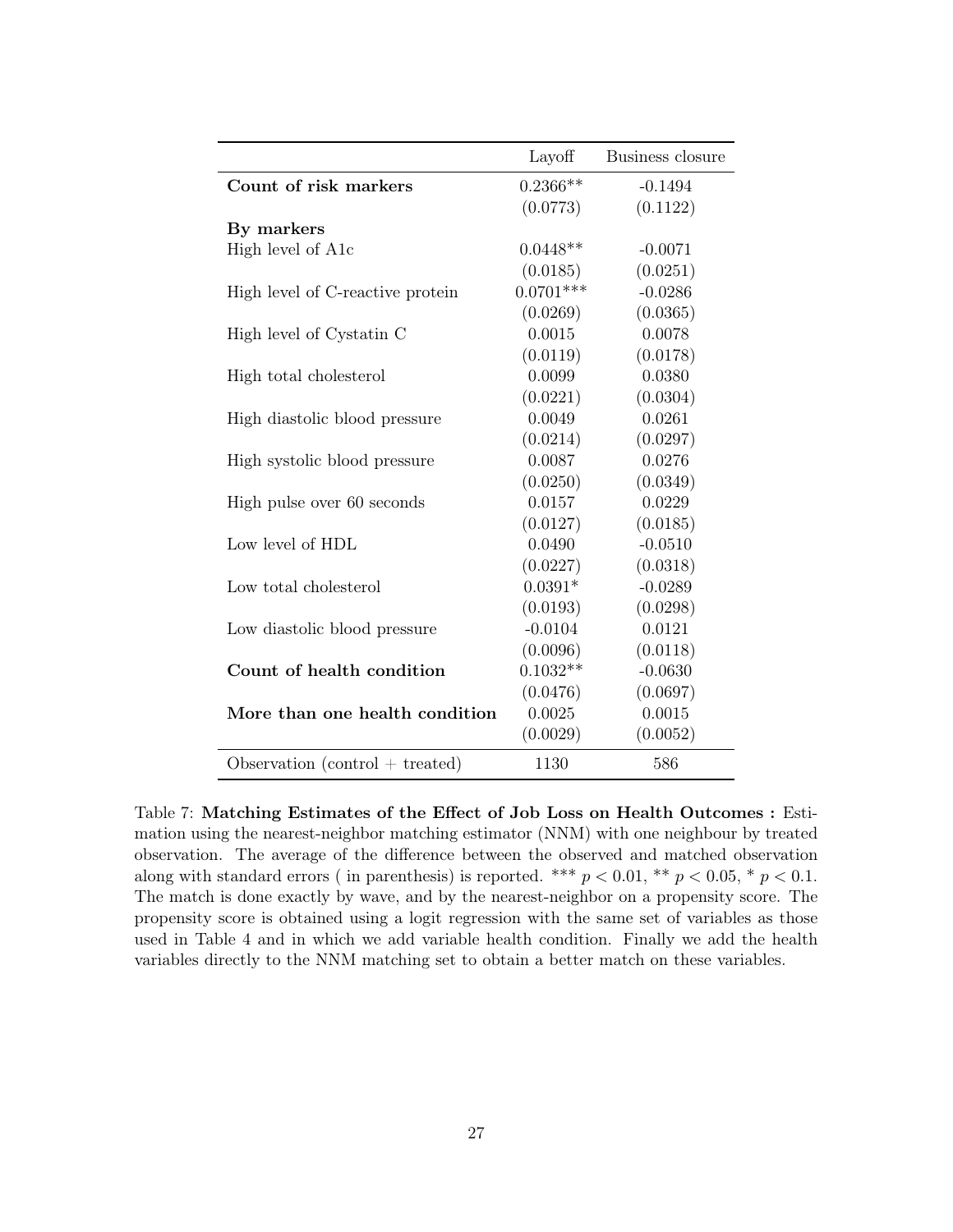|                                   | Layoff      | Bussiness closure |
|-----------------------------------|-------------|-------------------|
| Regulary take drugs               | 0.0048      | 0.0283            |
|                                   | (0.0180)    | (0.0274)          |
| Doctors visits                    | $1.4577***$ | $-0.4126$         |
|                                   | (0.5250)    | (0.7304)          |
| $6+$ Doctors visits               | $-0.0068$   | 0.0391            |
|                                   | (0.0264)    | (0.0349)          |
| Num. night hosp                   | $-0.6317$   | 1.1246            |
|                                   | (0.4968)    | (0.7770)          |
| $1+$ night hosp                   | 0.0132      | 0.0070            |
|                                   | (0.0227)    | (0.0297)          |
| Observation $(control + treated)$ | 1412        | 768               |

Table 8: Matching Estimates of the Effect of Job Loss on Health Care Use : Estimation using the nearest-neighbor matching estimator (NNM) with one neighbour by treated observation. The average of the difference between the observed and matched observation along with standard errors (in parenthesis) is reported. \*\*\*  $p < 0.01$ , \*\*  $p < 0.05$ , \*  $p < 0.1$ . The match is done exactly by wave, and by the nearest-neighbor on a propensity score. The propensity score is obtained using a logit regression with the same set of variables as those used in Table 4 and in which we add variable health condition. Finally we add the health variables directly to the NNM matching set to obtain a better match on these variables.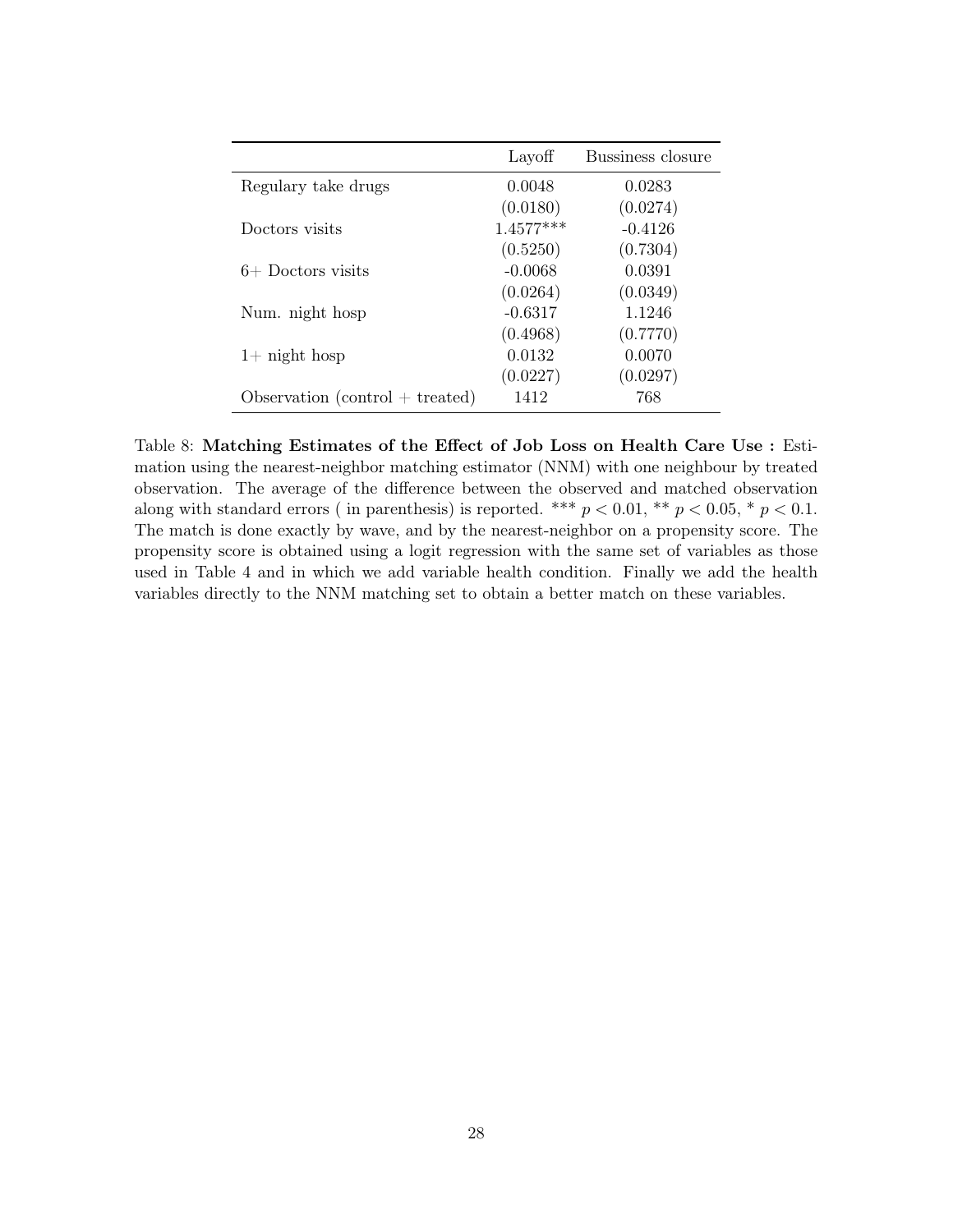# Appendix

|                                          | Observations |
|------------------------------------------|--------------|
| Had bio-markers information in 2006/2008 | 13064        |
| Cohort HRS                               | 6507         |
| Cohort Warbabies                         | 1668         |
| Total HRS-Warbabies                      | 8175         |
| Age: 59-70 in 2006/2008                  | 4747         |
| Had information on all bio-makers        | 3724         |
| Complete record for regression analysis  | 3562         |

Table A.1: Summary of Sample selection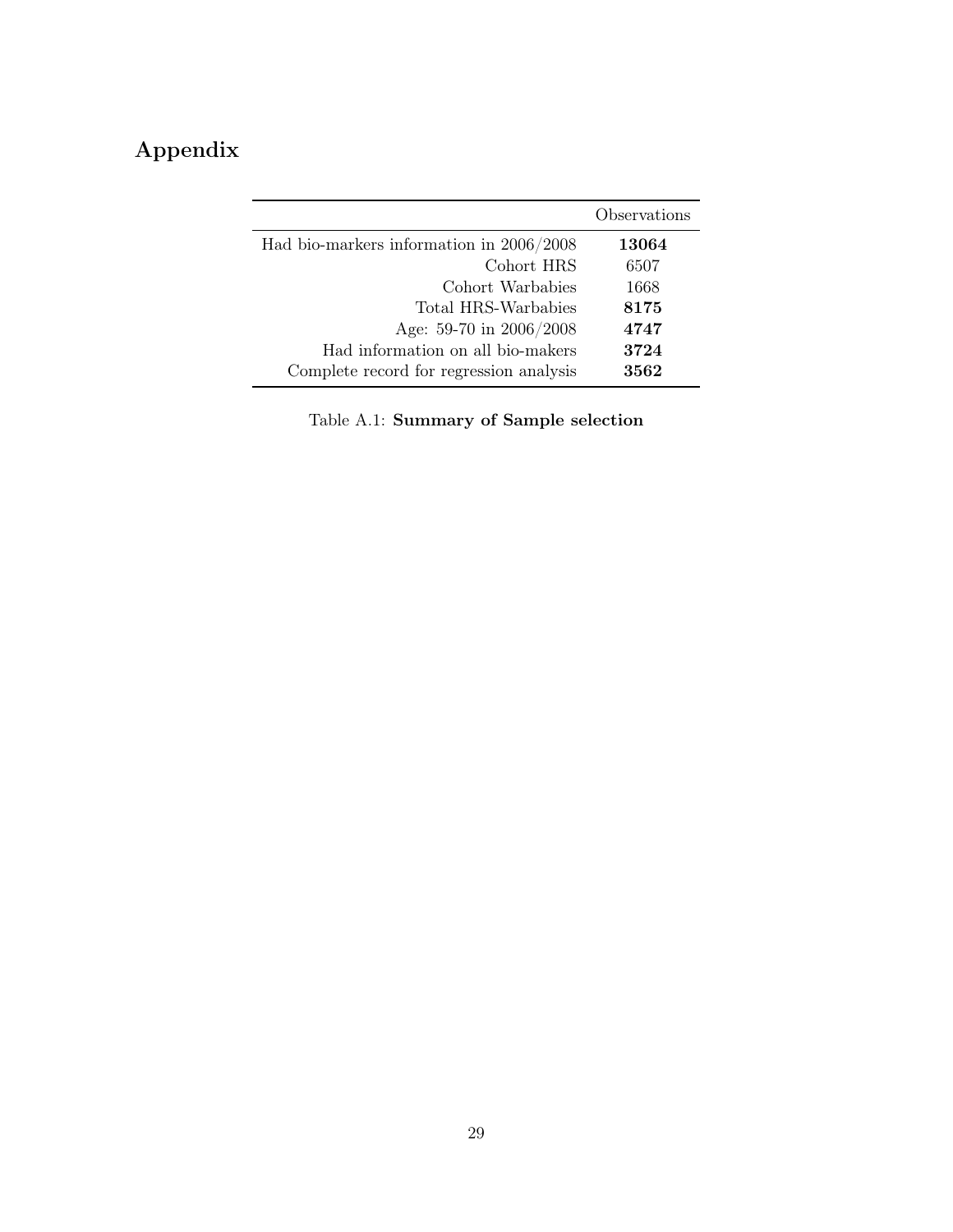| Count of risk markers | Age $58$ | Age $60$ | Age $62$ | Age $64$ | Age $66$ | Age $68$ |
|-----------------------|----------|----------|----------|----------|----------|----------|
| $\Omega$              | 20.77    | 19.80    | 19.76    | 20.54    | 17.24    | 17.05    |
|                       | 34.63    | 33.91    | 30.62    | 26.14    | 27.77    | 33.97    |
| 2                     | 25.23    | 19.86    | 23.43    | 28.61    | 26.92    | 24.97    |
| 3                     | 12.49    | 15.58    | 17.23    | 16.21    | 17.81    | 17.16    |
| 4                     | 6.11     | 5.79     | 7.18     | 7.10     | 8.22     | 4.53     |
| 5                     | 0.47     | 4.56     | 1.62     | 1.10     | 1.63     | 2.13     |
| 6                     | 0.30     | 0.33     | 0.17     | 0.31     | 0.41     | 0.20     |
|                       | 0.00     | 0.17     | 0.00     | 0.00     | 0.00     | 0.00     |

Table A.2: Percent Distribution of the Count of High Risk Markers by Age. Sample weights used. Data used in constructing Figure 1.